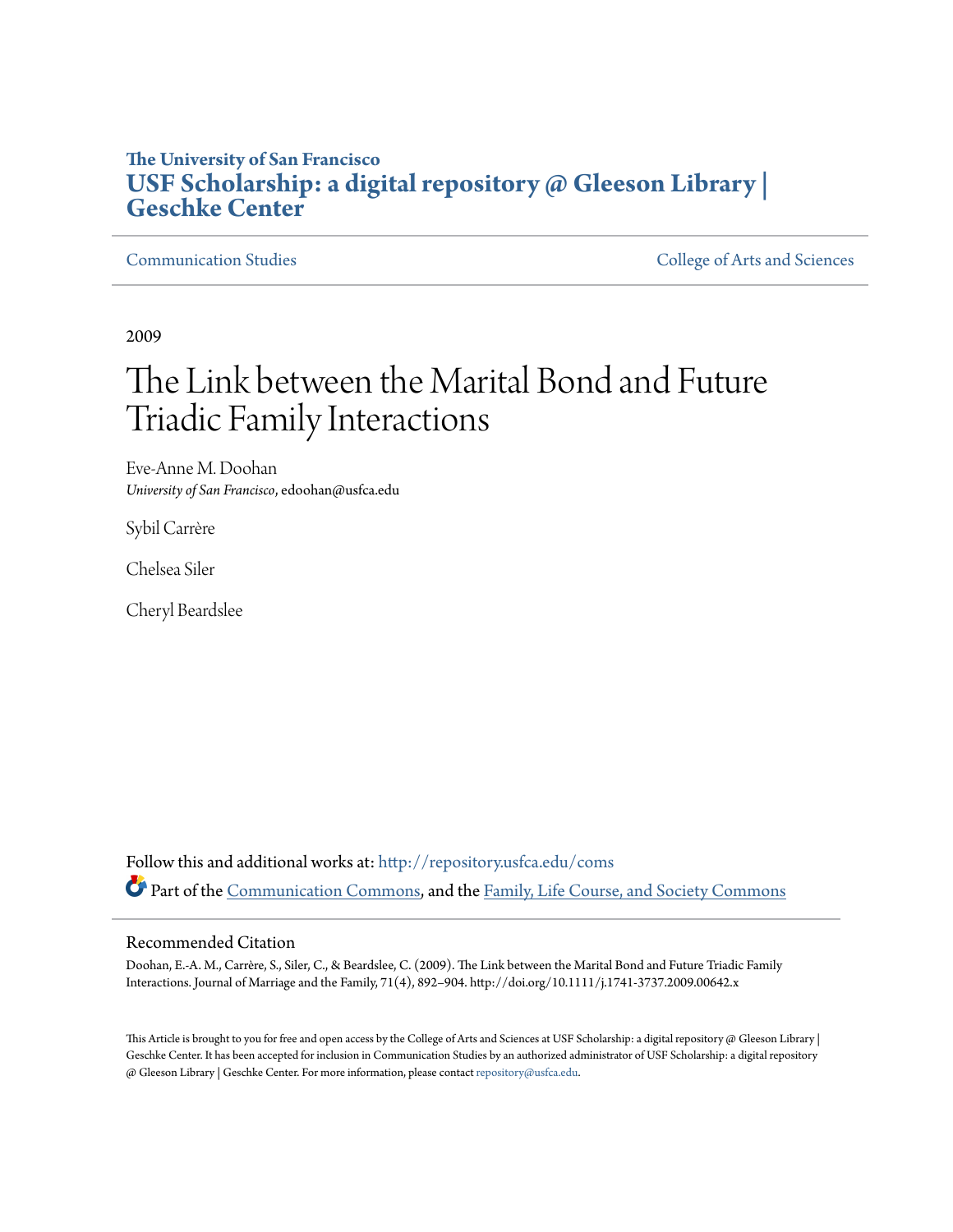

## NIH Public Access

**Author Manuscript**

*J Marriage Fam*. Author manuscript; available in PMC 2010 November 1.

#### Published in final edited form as:

J Marriage Fam. 2009 November 1; 71(4): 892–904. doi:10.1111/j.1741-3737.2009.00642.x.

## **The Link between the Marital Bond and Future Triadic Family Interactions**

**Eve-Anne M. Doohan**,

University of San Francisco

**Sybil Carrère**, California State University, San Bernardino

**Chelsea Siler**, and Bend La Pine Schools

**Cheryl Beardslee**

Osceola Medical Center

#### **Abstract**

This study examined how the marital bond, as indexed through the Oral History Interview (OHI), is related to future triadic family interactions. Families ( $N = 108$ ), with a  $7 - 9$  year old child, participated in a longitudinal study (the Family Health Project) examining children's emotional development throughout the transition to adolescence. Parental cohesion and family cohesion, warmth, structure, and problem solving were assessed via behavioral observation during family problem solving discussions and parent-child teaching interactions 18 – 24 months after the OHI. Results indicated that the marital bond was predictive of parental cohesion, family cohesion, warmth, and structure during teaching interactions. The marital bond was not significantly predictive of family problem solving or parental cohesion in problem solving interactions.

#### **Keywords**

Family Interaction; Family Relations; Marriage Satisfaction; Parent-child Relations

Researchers have long been interested in examining the marital relationship to learn more about the complex dynamics of marriage and the possible effects that the marital relationship has on the entire family system. According to McDonough, Carlson, and Cooper (1994), "within the family systems framework, the spousal relationship is presumed to be the foundational relationship within the family, and therefore, the most critical to evaluate" (p. 70). Indeed, systems theory reminds us that the behavior of each family member is interrelated, and that the marital relationship and the parent-child relationship are intertwined (O'Connor, Heatherington, & Clingempeel, 1997). Grounded in systems theory, this paper examines the marital relationship through the lens of the Oral History Interview (OHI; Buehlman, Carrère, & Siler, 2005), and assesses how the couples' presentation of

Authors' Note: Eve-Anne M. Doohan (Ph.D., University of Washington, 2004) is an Assistant Professor in the Department of Communication Studies at the University of San Francisco, 2130 Fulton Street, San Francisco, CA 94117-1080, Phone: (415) 422-5367, edoohan@usfca.edu. Sybil Carrère (Ph.D., University of California, Irvine, 1990) is an Associate Professor in the Department of Psychology at California State University, San Bernardino and the Director of the Institute for Child Development and Family Relations, 5500 University Parkway San Bernardino, CA 92407-2397, Phone: (909) 537-3844, scarrere@csusb.edu. Chelsea Siler (MA, University of Oregon, 2009) is a school psychologist with Bend La Pine Schools, 520 Wall Street Bend, OR 97701, cesiler99@yahoo.com. Cheryl Beardslee (MSW, University of Washington, 2006) is a Social Worker at Osceola Medical Center, 2600 65th Ave P.O. Box 218 Osceola, WI 54020, cherylbeardslee@gmail.com.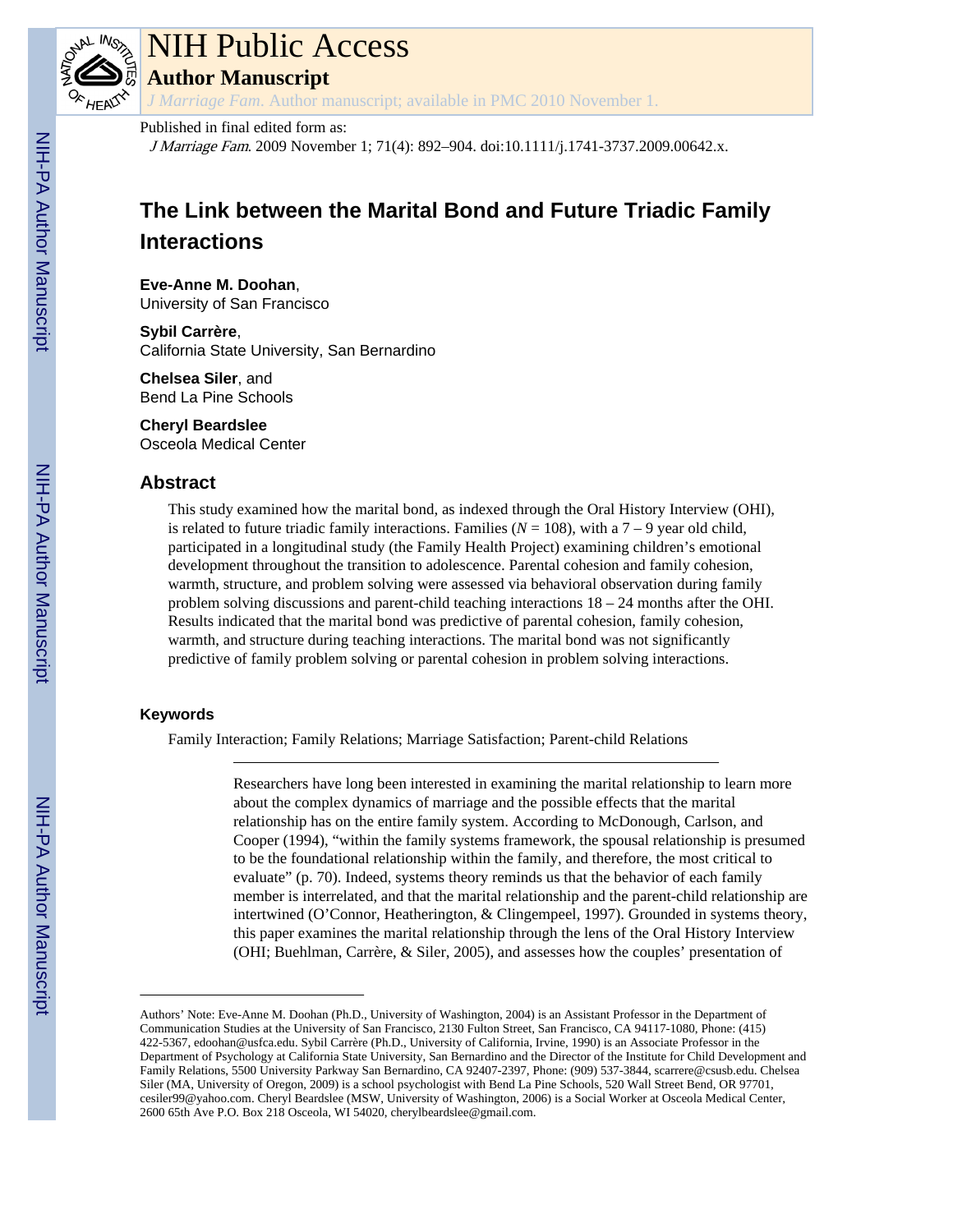their relationship through this interview is related to future triadic family interactions. Specifically, we study whether and how the *marital bond*, which represents the perceptions spouses have about the nature of their relationship indexed by how they selectively attend to the more negative or positive elements in their marriage (Carrère, Buehlman, Gottman, Coan, & Ruckstuhl, 2000), influences future family teaching and problem solving interactions.

Much of the previous research on the links between the marital relationship and the parentchild relationship has focused on the negative effects of marital conflict. Segrin (2006), however, has recently called for more family research that focuses on positive family interactions and outcomes. This paper is an attempt to answer Segrin's call. We begin with a review of the literature on the connections between marital conflict and child outcomes. The nature of parent-child interactions is then explored.

#### **Marital Conflict and Child Outcomes**

Previous research has offered three explanations for the potential relationship between marital conflict and the parent-child relationship: no significant association between marital conflict and parents' relationship with their children, compensation, and spillover (Erel  $\&$ Burman, 1995). The idea that there is no link between the quality of the marital relationship and the quality of the parent-child relationship has received little to no support, and contradicts the tenets of systems theory. The compensatory hypothesis suggests that parents in dissatisfied marriages try to make up for the low levels of marital satisfaction by being especially warm and involved with their children. The compensatory hypothesis has received minimal support (Brody, Pillegrini, & Siegel, 1986). By far, the proposition that has received the strongest and most consistent support is the spillover hypothesis, which states that negativity and conflict from the marital relationship "spills over" into the parentchild relationship. Indeed, Erel and Burman, in their meta-analysis, found overwhelming support for the spillover hypothesis, as did Krishnakumar and Buehler (2000).

Kitzmann (2000) expressed a sentiment shared by many family researchers (e.g., Kerig, Cowan, & Cowan, 1993; Lindahl, Clements, & Markman, 1997): "poorly managed marital conflict is associated with a range of behavioral and emotional problems for children exposed to it" (p. 3). In support of this, Brody, Arias, and Fincham (1996) found that parents in distressed marriages "become increasingly absorbed in their own conflict and less involved with their children, exhibiting harsher, less consistent, and less communicative disciplinary practices" (p. 408). Similarly, Buehler and Gerard (2002) found that parents who are engaged in more marital conflict are less involved with their children. Brody et al. (1986) found that fathers used less positive feedback and intruded more in teaching interactions as their marital problems increased.

The marital conflict does not have to be enacted in front of the child in order for the negative spillover effect to occur. Based on their meta-analysis, Erel and Burman (1995) concluded that even if a dissatisfied couple is able to engage in their conflict away from their child "they cannot shield them from the negative impact that marital discord has on the parentchild relationship" (p. 128).

Difficulties in the marriage are also associated with difficulties coparenting the child (Katz & Woodin, 2002). Specifically, Katz and Woodin found that distressed parents and their children engage in less playfulness, more conflict, and the family members' interactions are more disjointed. They also appear to be less sensitive to their child's needs and demonstrate less affection and approval (Lindahl et al., 1997). Satisfied couples seem to be able to cooperate in their parenting and act as members of a joint team. Dissatisfied couples instead seem to be competitive and demonstrate hostility, set up different expectations, and show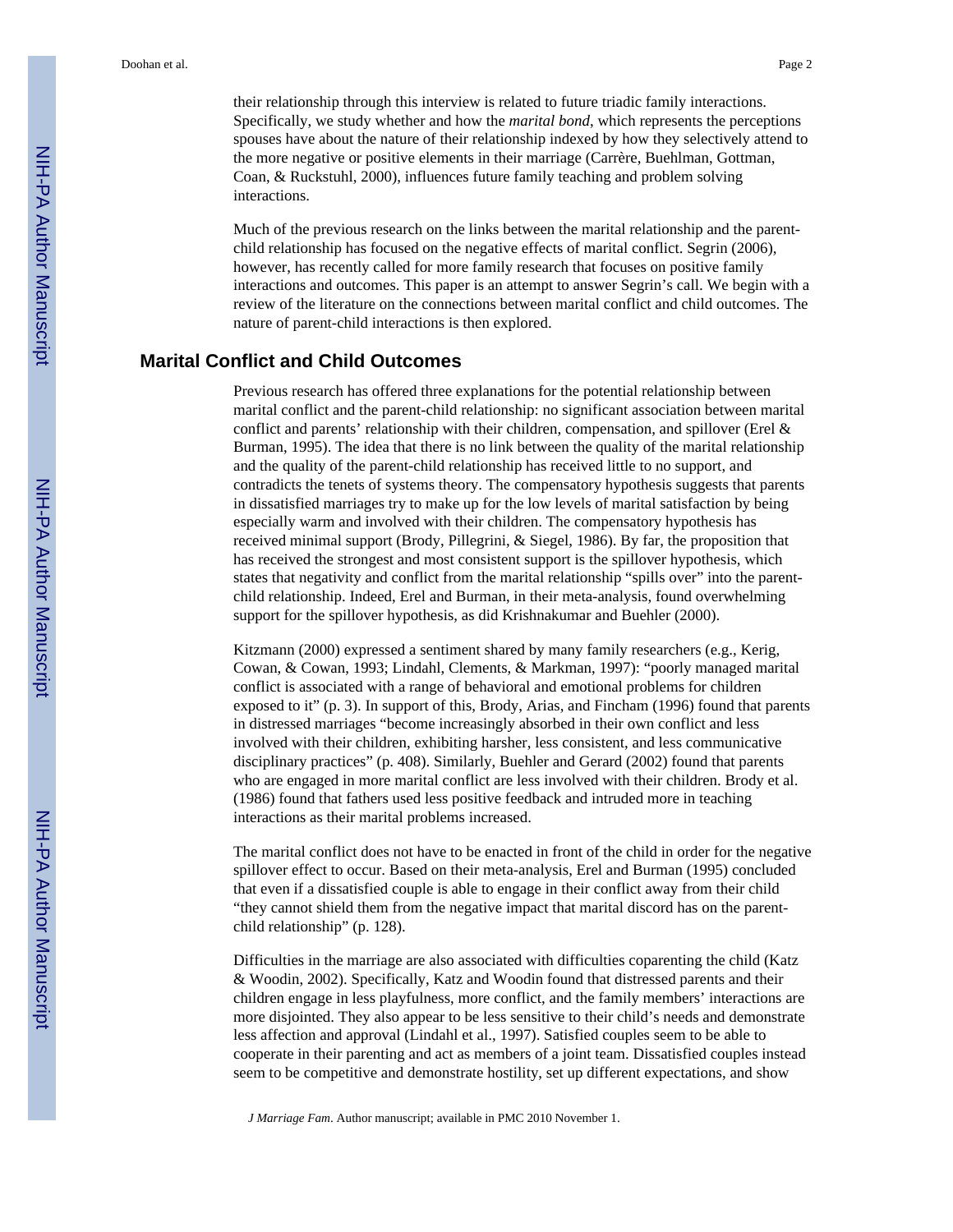little agreement (Kitzmann, 2000). Westerman and Schonholtz (1993) argued that marital conflict is damaging to families because of the negative effect it has on how parents function together in triadic family interactions. Katz and Woodin reported that in dissatisfied relationships "the family itself appeared to have difficulty synchronizing their interactions and engaging successfully as a unit" (p. 647).

Although most research on the connection between the marital relationship and the parentchild relationship has focused on the effects of marital conflict, there are some studies that have examined family warmth and cohesion. McDonough et al. (1994) found that a supportive spousal relationship is related to positive parent-child relationships and positive family affect. Research has also found that couples in more affectionate marriages were warmer to their children (Miller, Cowan, Cowan, Hetherington, & Clingempeel, 1993). Conversely, McHale (1995) found that there was less warmth in the triadic family interactions of distressed couples.

The findings from existing research on the connections between the marital relationship and the parent-child relationship and triadic family interactions are consistent regarding the spillover hypothesis, however, there are several limitations to this body of research. Most of the studies were based on relatively small sample sizes, with the exception of Low and Stocker's (2005) study. The studies that we reviewed ranged from a sample of 16 (Westerman & Schonholtz, 1993) to 68 (Vuchinich, Vuchinich, & Wood, 1993), with the average being 43 families. The present study seeks to expand the sample size used.

Another limitation to previous research is its reliance on mostly European American samples. Erel and Burman (1995), in their meta-analysis, pointed out that the majority of existing studies are based on mostly European American samples (e.g., Brody et al., 1996; Lindahl et al., 1997; McDonough et al., 1994; Vuchinich et al., 1993). Additionally, a surprising number of studies were based only on families with sons (e.g., Buhrmester, Camparo, Christensen, Gonzalez, & Hinsaw, 1992; Capaldi, Forgatch, & Crosby, 1994; Kitzmann, 2000; Vuchinich et al, 1993). Researchers such as Lindahl et al. (1997) have called for more research on families representing more diverse ethnic and socioeconomic groups. In the present study we seek to examine families representing greater ethnic and socioeconomic diversity and include more of a balance between sons and daughters.

Finally, Davis, Hops, Alptert, and Sheeber (1998) argued that one flaw of existing research is the focus on dyadic relationships rather than triadic family interactions. For example, several studies examined the marital relationship and then the mother-child and/or fatherchild relationship (e.g., Brody et al., 1996; Kerig et al., 1993). The present study utilizes behavioral measures of both the marital relationship and the triadic family relationship in an effort to overcome this limitation.

#### **The Nature of Parent-Child Interactions**

It is well established that parenting styles influence children's emotional and social development. A major focus of previous parenting research is the combination of disciplinary style used in parenting and the predominant affects parents display towards their children. In general, when parents use inconsistent and restrictive discipline techniques in combination with a preponderance of cold and hostile affect, research shows that their children will display more negative affect, are more easily stressed, and have poorer social interactions than children whose parents use warmth in combination with either a restrictive or permissive consistent disciplinary style (e.g., Baumrind, 1967; 1971; 1987; Gray & Steinberg, 1999; Steinberg, Lamborn, Darling, Mounts, & Dornbusch, 1994). The Cowans and their colleagues found such results in their longitudinal study of the transition to parenthood (Cohn, Cowan, Cowan, & Pearson, 1992; Cowan & Cowan, 1992). Other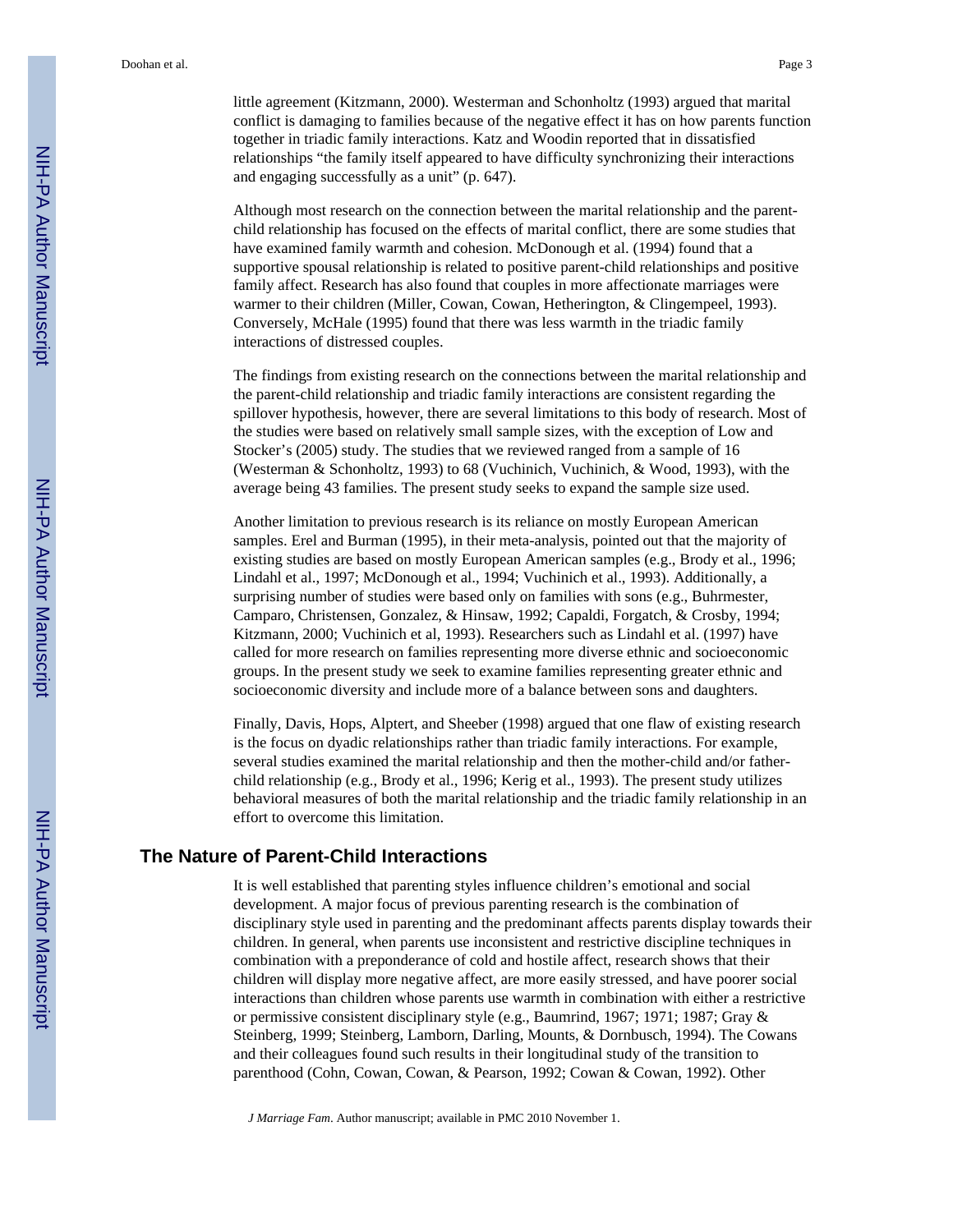researchers (Ainsworth, Bell, & Stayton, 1971; Becker, 1964; Maccoby & Martin, 1983; McHale, 1998) have found comparable positive childhood outcomes when parents use warm, engaged and responsive, or emotionally involved parenting styles.

This work, while important, needs to be extended beyond the disciplinary situation to encompass the wide range of interactions parents have with their children. A good candidate for this extension involves emotion-filled interactions, such as family problem solving interactions and situations where parents are teaching their children. The purpose of the current study was to address this issue by considering the ability of the parents and the entire family to work successfully together toward a common goal. Specifically, we wanted to determine whether the parents' marital bond was predictive of the quality of family interactions during parental teaching moments and problem solving discussions. Based on the above review of the literature, and the well-established characteristic of systems theory that what happens in one family subsystem will affect other family relationships (e.g., Satir, 1988), the hypotheses and research questions for this study are listed below:

- **H1:** The parents' marital bond will be positively related to parental cohesion in family problem solving interactions and teaching interactions.
- **H2:** The parents' marital bond will be positively related to family cohesion in problem solving interactions.
- **H3:** The parents' marital bond will be positively related to family warmth in teaching interactions.
- **RQ1:** How is the parents' marital bond related to family problem solving?
- **RQ2:** How is the parents' marital bond related to parental educational structuring behaviors in teaching interactions?

#### **Method**

#### **Participants**

The data for this study come from the first two time points of a five-year longitudinal study called the Family Health Project funded by the National Institute of Mental Health (MH42484). The primary goal of the longitudinal study was to examine family communication patterns and how they affect children's emotional development during the transition to adolescence. Participants were recruited through a mixture of procedures (e.g., flyers sent home with children through schools, newspaper stories, community presentations). Interested couples contacted the research project and were interviewed over the telephone separately about their marital satisfaction and racial and ethnic background.

Marital satisfaction was assessed using the Locke-Wallace Marital Adjustment Test (MAT; Locke & Wallace, 1959). Families were matched on racial group, marital satisfaction, and neighborhood crime level statistics obtained from the U.S. Economic Census (i.e., there were equal numbers of distressed and satisfied couples in each racial group and in each neighborhood crime level). Families were recruited in an effort to over-sample for Interracial and African American families because these families have not been well represented historically in research studies. Members of over 600 families called the research project during the recruitment process, and from these the final sample, made up of 129 legally married couples with a child in elementary school, was selected. Family members received monetary compensation for their participation in each session. All research activities were approved by the campus Institutional Review Board for the protection of human subjects.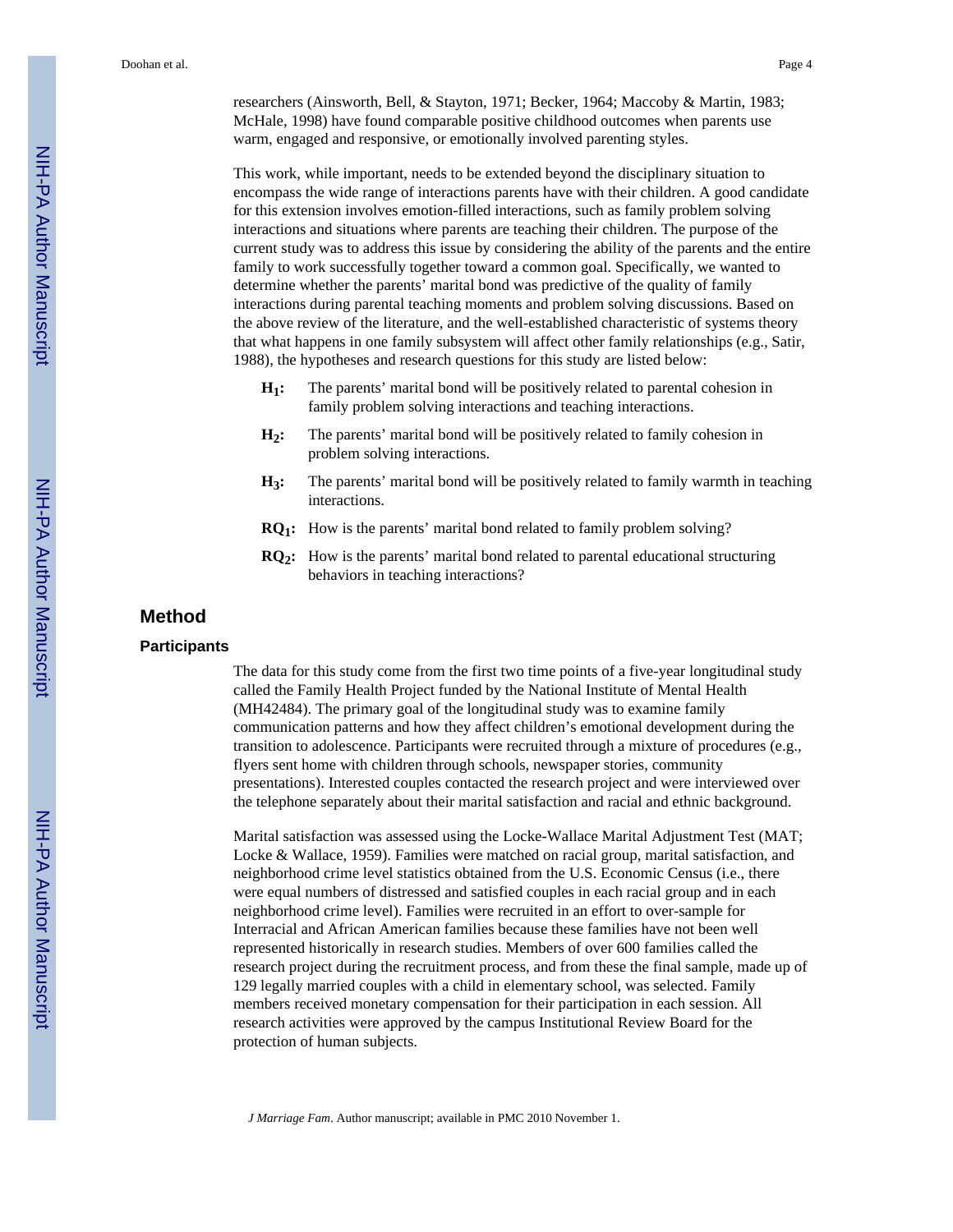The present study is based on 108 of the original 129 families. Twenty-one families were excluded due to incomplete data at Time 2. Independent samples *t*-tests were completed to examine potential differences between those families with complete data at both time points and those with incomplete data. Although there were no differences between the two groups regarding income or education level, those families with incomplete data at Time 2 did report lower marital satisfaction at Time 1. The average marital satisfaction score for husbands who remained in the study at Time 2 was 115.89 (*SD* = 18.18), compared to 91.37  $(SD = 29.53)$  for husbands who dropped out of the study ( $p = .001$ ). The average marital satisfaction score for wives who remained in the study at Time 2 was  $117.84$  (*SD* = 18.85), compared to 84.49 ( $SD = 27.21$ ) for wives who dropped out of the study ( $p = .037$ ). The children included 52 males (48.1%) and 56 females (51.9%) between the ages of seven and nine at the beginning of the study. Couples were married for an average of 13 years (range = 3 years to 26 years). Husbands ranged in age from 30 to 59 (*M* = 41.20, *SD* = 5.83) and wives ranged in age from 27 to 52 ( $M = 38.88$ ,  $SD = 5.03$ ). As can be seen in Table 1, which provides additional demographic data, the sample for this study was more diverse than most family studies, because more than a third of the parents were members of racial and ethnic minorities. More than half of the children were from multiracial or other racial and ethnic minority families.

#### **Measures and Procedures**

**Time one marital session and the OHI—**The independent variable in this study, *marital bond*, was derived from the scoring of the Oral History Interview. The OHI is a semi-structured interview that was conducted jointly with the husband and wife during a laboratory session at the university in the first year of the longitudinal study. The hour-long interview was videotaped in a laboratory designed to look like a living room. The couples were asked to tell the story of their relationship, beginning with how they met and fell in love, decided to get married, and made the transition to parenthood. Couples were also asked how they made it through difficult times in their relationship. See Buehlman et al. (2005) for a complete description of the interview.

The OHI assesses the marital bond between spouses and is based on the premise that how a couple talks about their past provides important information about their present relational status and their future relational path (Carrère et al., 2000). The OHI has been used successfully in two studies to predict marital dissolution. Buehlman, Gottman, and Katz (1992) used the OHI to predict with 94% accuracy which married parents of preschoolers would divorce over a three year period. Buehlman and her colleagues (Carrère et al., 2000) then used the OHI with newlyweds to predict who would divorce within 4 to 6 years of marriage with 87% accuracy. The interview has also been used to assess the degree to which the marital bond can predict the quality of the couple's transition to parenthood (Shapiro, Gottman, & Carrère, 1999).

Another important quality of the OHI is that it is based on observation of the couples' verbal and nonverbal behaviors, rather than their questionnaire self-reports about marital quality. In both Buehlman and her colleagues' prospective studies of marriage, the OHI was significantly better at predicting divorce than a self-report of marital quality (Buehlman et al., 1992; Carrère et al., 2000).

**OHI coding system—**A global coding system was utilized to measure spouses' perceptions of their partner and their relationship. Each dimension of the OHI is made up of several items, each rated on a 5 point Likert scale. A complete description of the coding system is available in Buehlman et al. (2005) and through Buehlman, Siler, Carrère, and Gottman (2006). Five trained research assistants rated the interactions presented in this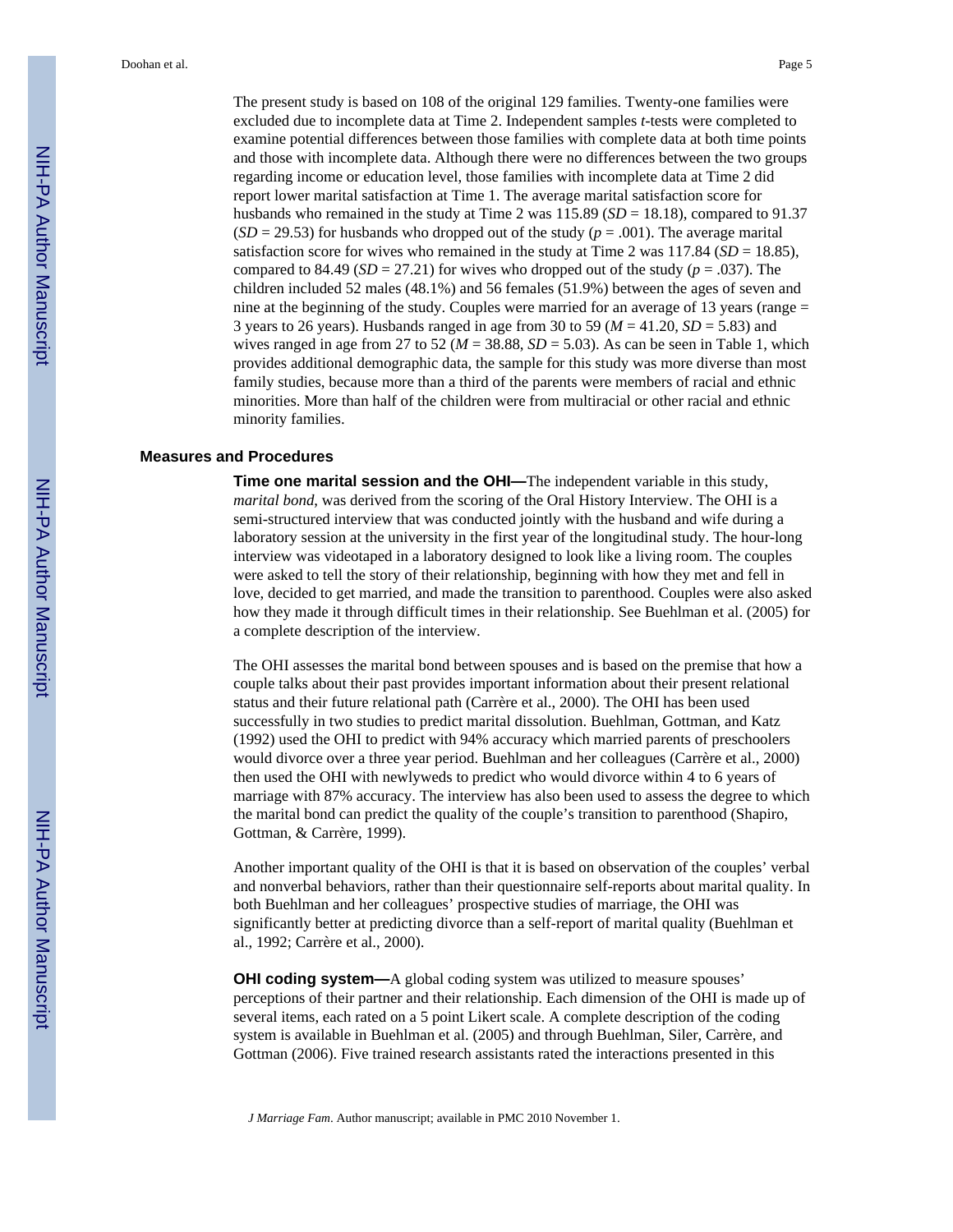paper. A randomly selected 20% were rated by two coders separately to assess reliability. In instances where the coders were not reliable, a third coder rated the interaction, and this person's coding was compared against each of the first two to see which pair obtained the highest reliability. If the third coder was reliable with coder 1, then coder 1's scores were used. If the third coder was reliable with coder 2, then coder 2's scores were used. There were no cases where we needed to bring in a fourth coder, and we did not average scores between coders. Interrater reliability was assessed via intraclass correlation coefficients (ICCs; Armstrong, 1981; Shrout & Fleiss, 1979). Acceptable reliability levels were obtained for all dimensions (ICC range  $= .82 - .92$ ).

*Fondness/Affection toward spouse* captures how much spouses express affection and positive affect with one another (husbands' ICC = .87; wives' ICC = .89). *Negativity toward spouse* indexes the extent to which spouses display negative affect toward each other and also includes if they are vague about what attracted them to their spouse (husbands'  $ICC =$ . 89; wives' ICC = .90). *We-ness* assesses how much the spouses emphasize their interdependence versus their own independence, separate from that of their spouse (husbands' ICC = .90; wives' ICC = .86). *Expansiveness* captures how expressive each spouse is, versus how withdrawn they are from the interview (husbands' ICC = .88; wives' ICC = .88). *Gender role stereotypy* assesses how traditional a couple is regarding their beliefs and values, particularly about gender roles. One score is given per couple (couple ICC = .82). *Chaotic relationships* rates how much control a couple perceives having over their lives (couple ICC = .86). *Glorifying the struggle* assesses the extent to which couples see difficult times as bringing them closer together (couple ICC = .85). Finally, *marital disappointment and disillusionment* captures the extent to which spouses seem to have given up on their marriage (husbands' ICC = .87; wives' ICC = .89).

*Marital bond*, the independent variable for this study, is a composite score derived from the OHI (Carrère et al., 2000) that adds the positive dimensions (husband and wife fondness and affection, husband and wife we-ness, husband and wife expansiveness) of the OHI and subtracts the negative dimensions of the OHI (husband and wife negativity, the couple's chaotic relationship score, and the husband and wife marital disappointment and disillusionment scores). The marital bond score is based on previous principal components analyses by Buehlman and her colleagues establishing the latent integrity of this variable (Buehlman et al., 1992; Carrère et al., 2000). Because the "glorifying the struggle" and "gender role stereotypy" do not meet the criteria for loading on the marital bond component (Buehlman et al., 1992; Carrère et al., 2000), they are not used in scoring the marital bond variable.

#### **Time two family space shuttle laboratory session and family interaction**

**patterns—**Eighteen to twenty-four months after the marital laboratory session, families participated in a laboratory session in which they completed a family problem solving discussion and a parent-child teaching task. A critical feature of this visit, and one that made the tasks novel and enjoyable for the families, was the use of an outer space theme throughout the session. This is a protocol modified from previous researchers such as Whalen, Henker, Collins, McAuliffe, and Vaux (1979) and Porges and his associates (Porges, Doussard-Roosevelt, Portales, & Suess, 1994). Children were given NASA teeshirts and encouraged to make-believe that they and their parents were astronauts while completing their session in the space shuttle laboratory, which replicated the interior of a space shuttle. Tasks were presented to the child as components of an astronaut training program which the child was required to complete before being ready to blast-off into outer space. The family problem solving discussion and the parent-child teaching task were designed for this laboratory session as a way to understand a family's ability to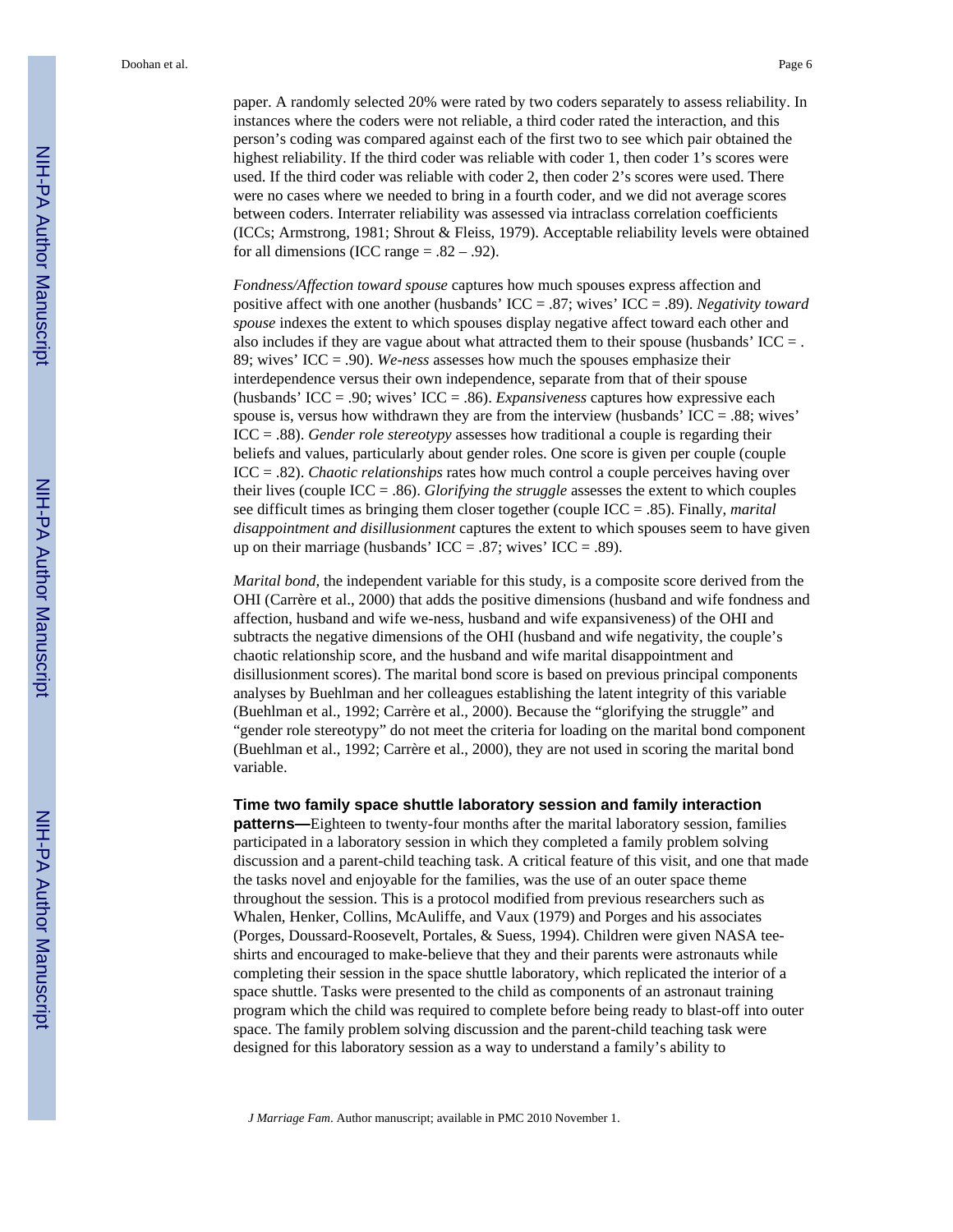communicate with each other and solve a family issue, as well as the parents' ability to teach a novel task to their child.

The family problem solving discussion was a ten minute videotaped discussion in which the parents and child worked together to try to solve a problem that occurred frequently in their family. Common topics included mealtimes, chores, and schoolwork. Prior to the discussion, each family member separately completed a checklist in which he/she rated the occurrence in their family of thirteen common areas of disagreement between parents and children. Based on a review of these checklists, the session facilitator helped the family select one or two topics for discussion. The family was then given ten minutes alone to talk about one or both of the problems and try to work towards solutions.

**The family interaction coding system—**The family problem solving discussion was coded using the Family Interaction Coding System (FICS; Siler, Beardslee, Kim, & Carrère, 2006). A total score for each dimension was derived from summing the scores from statements which make up each dimension. Each of these statements was coded as present or not present, and received a score of zero or one. Interrater reliability was established by using the same procedures as for the OHI.

*Parental cohesion* considers the parents' ability to present a united partnership in interacting with the child, and includes eight statements. Examples include: parents use "we" statements rather than "I" statements to the child, parents argue with each other about the issue (reverse scored), and parents consult and discuss with each other during the discussion. The parents together receive a score of zero to eight on parental cohesion. The ICC for parental cohesion was .92.

*Family cohesion* is an eight item dimension that considers the overall family unity during the discussion (thus, the family as a unit receives one score). Statements include: there is mutual give and take between parents and child; one or more family members reference the family as a unit; there is positive affect during the interaction; one or both parents display triangulation with the child (reverse scored); and one or more family members dominate the discussion (reverse scored), comprise this scale. The family receives an overall score of zero to eight on this dimension (ICC = .86).

*Family problem solving* is made up of four statements and considers the family's overall ability to work towards a solution to a problem in their family during the discussion. Items include statements such as family comes up with a solution or plan, family prioritizes problem solving during the discussion, and parents offer suggestions/solutions. The family receives a score of zero to four on this dimension (ICC = .91).

**SWEPT family coding system—**The parent-child teaching task took place during the simulated space shuttle blast off. Prior to this task, parents received instruction on the use of a space shuttle launch simulation computer program, and were given 45 minutes to practice and plan how to teach it to their child. The teaching task itself was a 20 minute videotaped task in which parents introduced the simulation software and helped their child practice it, before encouraging the child to complete the blast-off procedures by himself/herself with their support.

The SWEPT Family Coding System (Siler, Beardslee, Harvey, & Carrère, 2006) was created to capture family interaction during the teaching task (the coding system includes other dimensions such as emotional expression which are not described here and are outside the scope of this paper).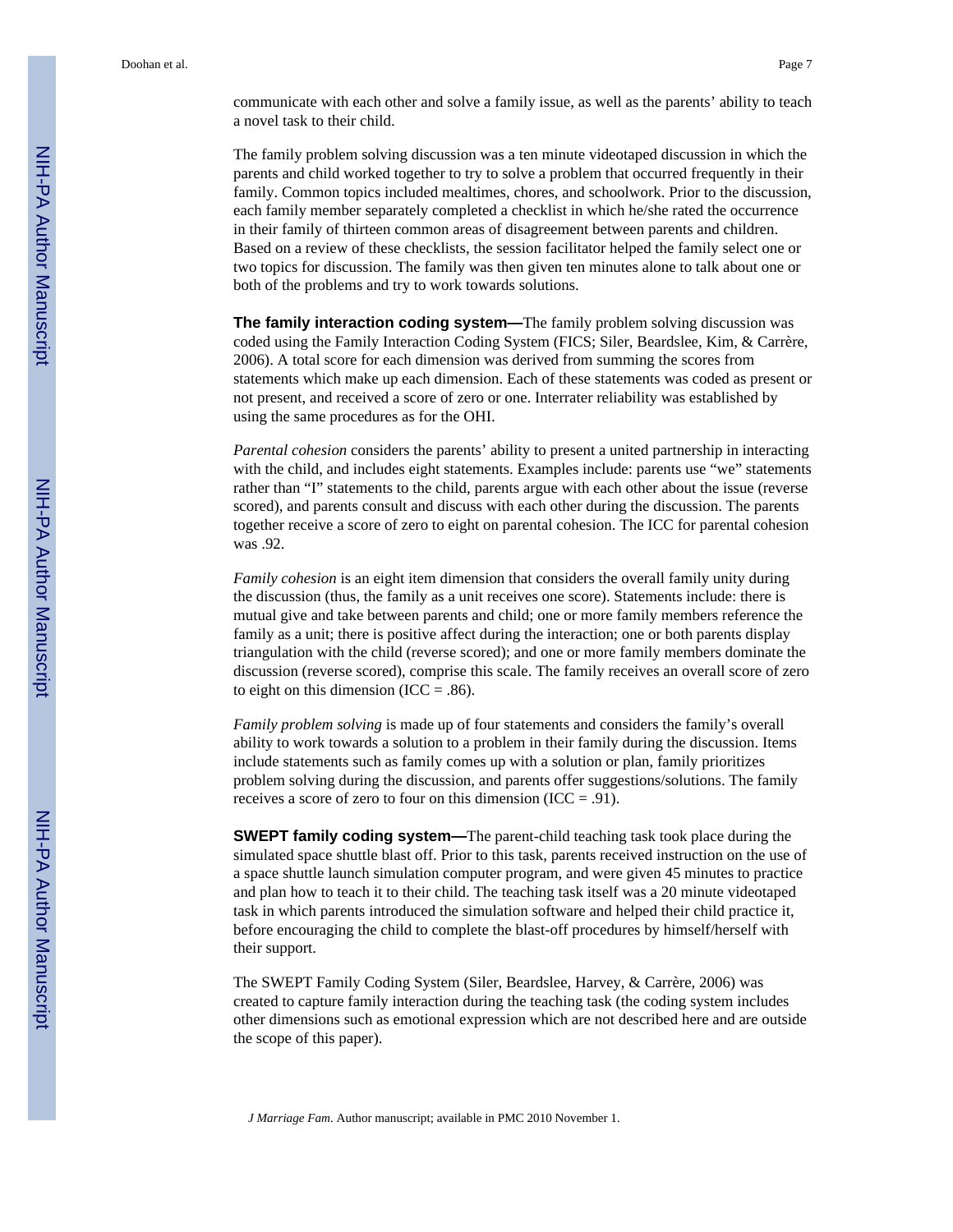Coders rated the entire period of the family teaching task to arrive at global scores on the SWEPT. Coders assessed the family as a whole on warmth, and the parents as a unit on structure and parental cohesion. Each of these three codes is assessed on a seven point Likert-type scale. *Warmth* was evaluated by considering the degree to which the family demonstrated positive affect and appeared to be enjoying themselves. It was measured by family members' use of compliments, praise, and positive nonverbal affect. *Structure* was a measure of the degree to which the parents provided an organized, encouraging, and ageappropriate learning environment for the child in the teaching task. *Parental cohesion* measured parents' ability to present a united partnership in interacting with the child, and indexed behaviors identical to those assessed in the family problem solving interactions. Interrater reliability was established by using the same procedures as for the OHI and FICS. Strong interrater reliabilities were reached for all dimensions (warmth = .90; structure = .87,  $cohesion = .91$ ).

The FICS and SWEPT assess some of the same constructs as those assessed in the OHI. However, the OHI assesses only the couple, and the family coding systems assess both the couple and their child. The coding systems assess both dyadic (marital) interactions and triadic (parents and child) interactions. Having some overlap between dimensions (such as parental cohesion and warmth) allows for consideration of how the husband and wife interact as a couple versus how they interact with their child in different settings. See Table 2 for the correlations between the OHI, FICS, and SWEPT variables. The correlations suggest that there is discriminant validity between the OHI, FICS, and SWEPT coding systems (Kerlinger, 1986). The strongest correlation was between structure and warmth (. 73), both codes from the SWEPT. Operationally, these measure very different behaviors. However, the high correlations between each of the SWEPT dimensions may indicate the presence of a latent variable representing "positive family climate." Parental cohesion was also correlated across tasks, although it was not a particularly strong correlation (.32). Because of this, the frequency distributions for the parental cohesion scores were examined. In the family problem solving interaction, the scores were more tightly clustered between scores 5 and 7, with 27 of the 108 families scoring a 6. In the family teaching interaction, there were 20 or more families who scored either a 3, 4, 5, 6, or 7, so the scores were much more evenly distributed. This suggests that the parents seem to be enacting a different pattern of parental cohesion in the family problem solving interaction and the family teaching interaction.

#### **Results**

Descriptive statistics, including the means and standard deviations for the marital and family interaction variables are presented in Table 3. A summary of the regression analyses is presented in Table 4.

#### **Hypothesis 1**

The first hypothesis stated that the parents' marital bond would be positively related to parental cohesion in family problem solving interactions and teaching interactions. To test this hypothesis, a linear regression was performed with marital bond as the predictor variable and parental cohesion in the family problem solving interaction as the criterion variable. The regression model was not significant  $(p > 0.05 = ns)$ . Another linear regression was performed with marital bond as the predictor variable and parental cohesion in the teaching interaction as the criterion variable. The regression model was significant ( $F =$ 19.26 (1, 106),  $p = .000$ , adjusted R<sup>2</sup> = .15, β = .39). Hypothesis 1 was partially supported.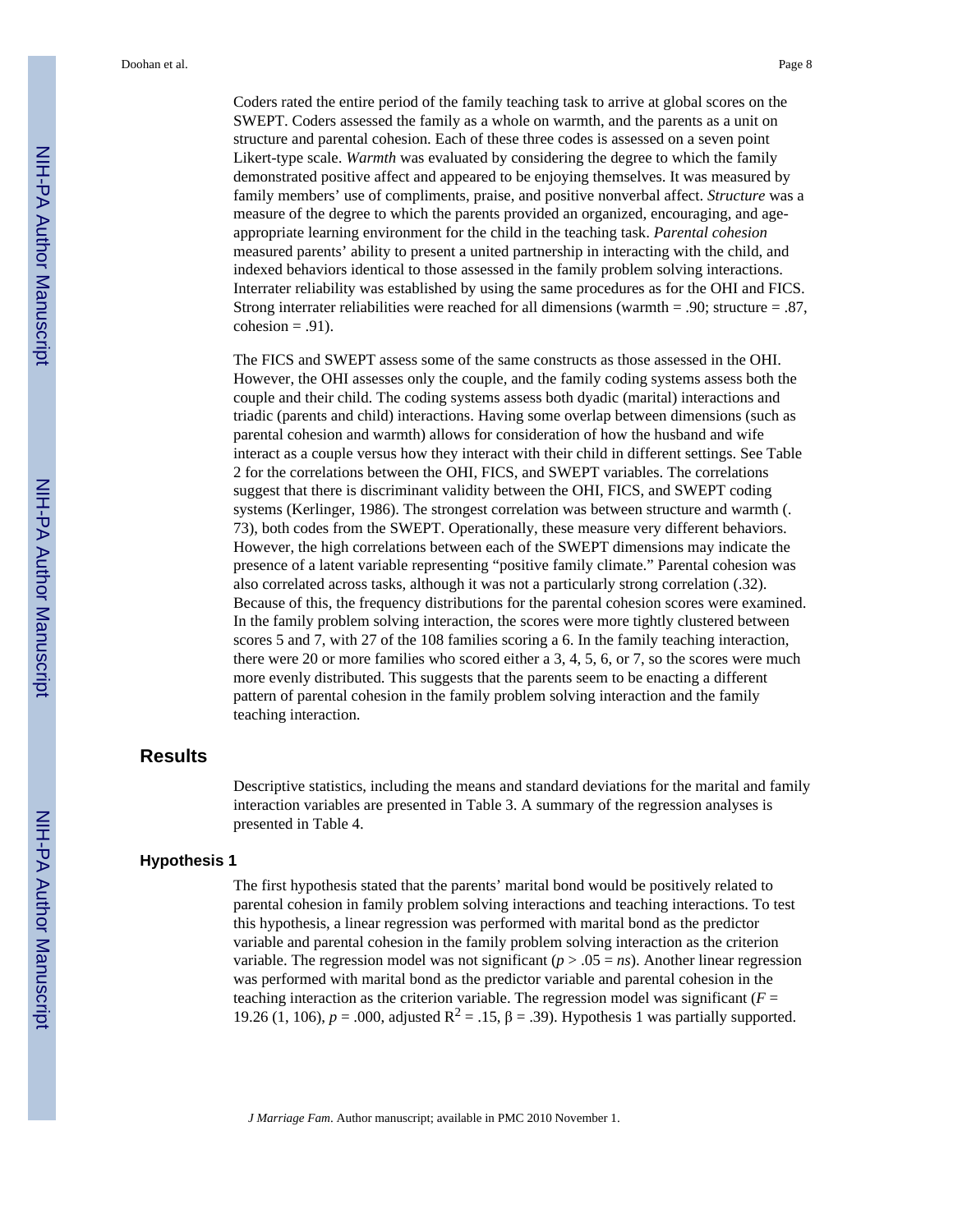#### **Hypothesis 2**

The second hypothesis stated that the parents' marital bond would be positively related to family cohesion in problem solving interactions. A linear regression with marital bond as the predictor variable and family cohesion as the criterion was conducted. The regression model was significant ( $F = 4.12$  (1, 106),  $p = .05$ , adjusted  $R^2 = .03$ ,  $\beta = .19$ ). Hypothesis 2 was supported.

#### **Hypothesis 3**

The third hypothesis stated that the parents' marital bond would be positively related to family warmth in teaching interactions. A linear regression with marital bond as the predictor variable and family warmth as the criterion was conducted. The regression model was significant,  $(F = 22.97 (1, 106), p = .000$ , adjusted  $R^2 = .17, \beta = .42$ ). Hypothesis 3 was supported.

#### **Research Question 1**

The first research question asked how the parents' marital bond was related to family problem solving. A linear regression with marital bond as the predictor variable and family problem solving as the criterion variable was conducted. The regression model was not significant ( $p > .05 = ns$ ).

#### **Research Question 2**

The second research question asked how the parents' marital bond was related to parent structuring behaviors in teaching interactions. A linear regression with marital bond as the predictor variable and family structure as the criterion variable was conducted. The regression model was significant (*F* = 25.35 (1, 106), *p* = .000, adjusted R<sup>2</sup> = .19, β = .44). Positive marital bond appears to positively predict supportive parental structuring in teaching interactions.

#### **Discussion**

The purpose of this study was to examine the possible connections between the parents' marital bond and family triadic interactions. There were several unique aspects of the study. First, the study sought to examine positive aspects of family functioning. Most previous research has examined marital conflict and its relationship to negative aspects of the parentchild relationship and child functioning. Segrin (2006) called for behavioral family research that would assess interactions predictive of positive developmental and health outcomes. The current study sought to examine these positively valenced aspects of family functioning. Second, this study sought to examine not only dyads (i.e., marital or one parent interacting with the child), but *triadic* family interaction. Previous research was criticized by Davis et al. (1998) for focusing on parent-child dyads rather than family triads. Third, this study examined family processes longitudinally and utilized behavioral observation at both time points. We also examined both family problem solving and teaching interactions. Finally, we sought to examine a larger and more diverse sample of families.

The findings from this study emphasize the ability of the OHI to predict family processes 18  $-24$  months later. The marital bond, or the perceptual lens through which spouses view their marital relationship, is not only important for the couple themselves, it is also connected to how the entire family functions together. Previous research has found that the marital bond was able to predict which couples will remain married and which will divorce (e.g., Buehlman et al., 1992; Carrère et al., 2000). This study brings the examination of the marital bond into the realm of parent-child triads. It potentially sheds light on how a couple's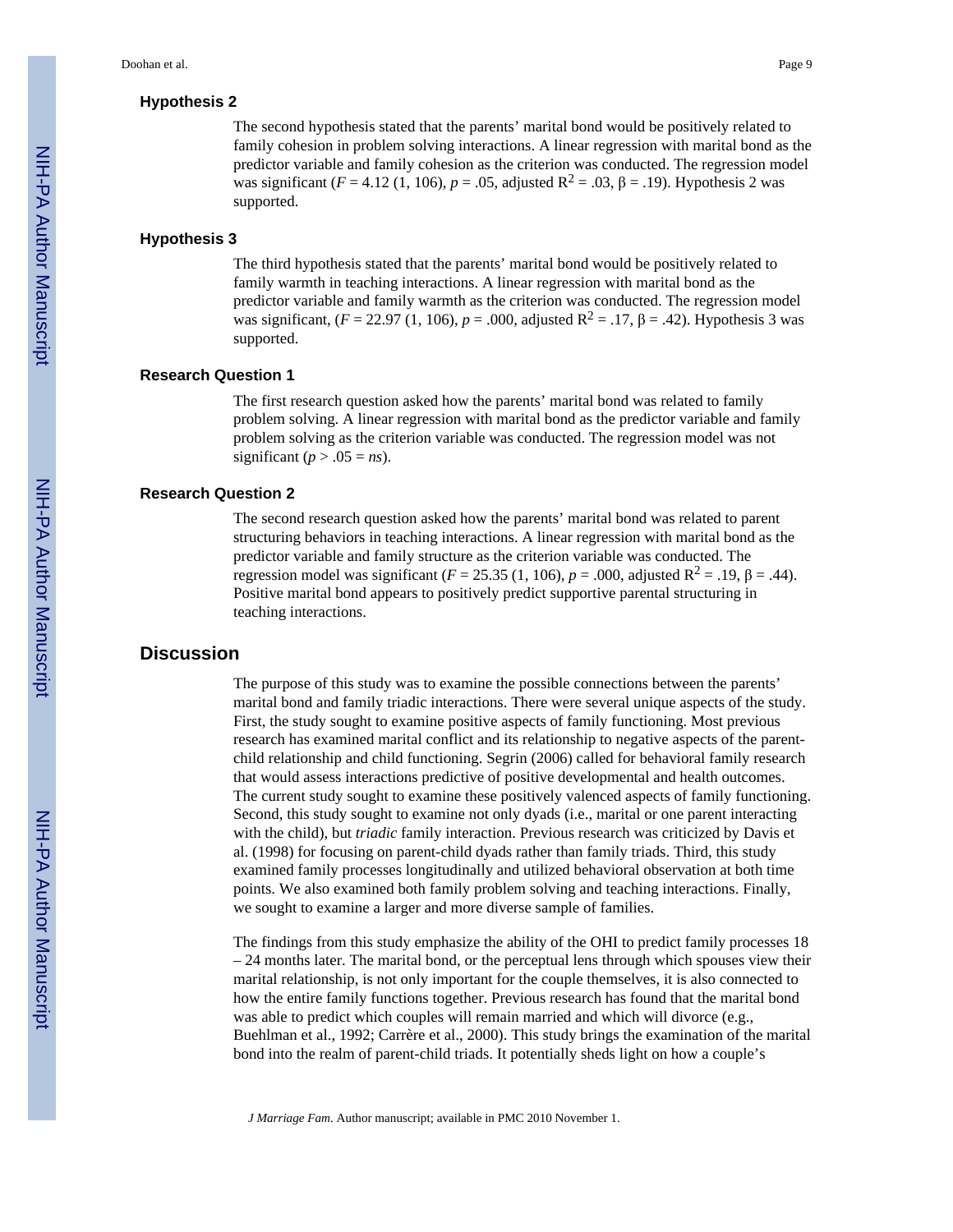system of interacting and marital connection (bond) interfaces with the larger family system of interacting and cohesion.

According to systems theory, each family contains multiple subsystems, most notably the marital subsystem and parent-child subsystems. The interactions between them are highly complex, and can lead to problematic triangulations within the family (McGoldrick & Gerson, 1985). The characteristics of wholeness, complex relationships, and interdependence, taken from viewing the family as a system, highlight that because a marital couple functions well together does not necessarily mean that they will function well together in front of their child. It also does not mean that because a married couple is satisfied, that interactions with their child will be satisfactory.

The behavioral coding from this study suggests that the two subsystems do necessarily affect each other, but for our families, the interdependence suggests that it can work in a positive way. Specifically, the marital bond positively predicted parental cohesion in parent-child teaching interactions. The strength of the bond between the husbands and wives was also significantly associated with the structure parents provided for the child during the teaching interaction. These findings may reflect that the bond between the spouses can also be found between the couple in their interactions with their child. For example, parental cohesion was measured in part through the use of "we" terms that emphasized interdependence (as opposed to "I" terms that emphasized separateness). As such, this finding makes intuitive sense, as the OHI also indexes we-ness. The measure of parental cohesion also assessed whether the parents consulted with each other on how to work with the child on problem solving and/or verbally contradicted each other. Parental structure, measured during the teaching task, indexed how well the parents work together to present an organized, clear, and nurturing environment for their child's learning. The ability of the spouses to collaborate to provide an optimal teaching environment may be dependent on the depth of their bond with each other.

Importantly, the parents' marital bond was correlated with all of the FICS and SWEPT variables (with the exception of family problem solving), although the strength of the correlations was not particularly high (ranged from nonsignificant .02 to .44). This seems to indicate that the marital bond and the family interaction variables were tapping into distinctly different but related paradigms (Kerlinger, 1986), and offers more support for the interpretation that the marital bond may influence future family interactive behaviors. Although not measured in this study, the congruence of positive perceptions about each other and the marriage may lead parents to operate in a more collaborative, constructive, and warm manner in raising their children.

Previous research has not examined a longitudinal link between the couple's perceptions about their relationship and future triadic family interactions. The finding that the marital bond measured 18 – 24 months prior to a family interaction predicted parental cohesion and parenting structure in a parent-child teaching task is important because it highlights the role of the marital bond in producing cohesive and mutually supportive parenting behavior in teaching a child, a frequent task for all parents. The finding seems to echo the point made by Erel and Burman (1992) that couples cannot "shield" their child from their marital interactions. Whereas previous research has focused on marital conflict, these findings point to the importance of a positive marital bond and the positive "spillover" effects it seems to have on future parent-child interactions.

The couples' marital bond was also found to positively predict family cohesion in problem solving interactions as well as family warmth in teaching interactions. This is an important finding as it offers a possible model for how the marital bond could influence the parent-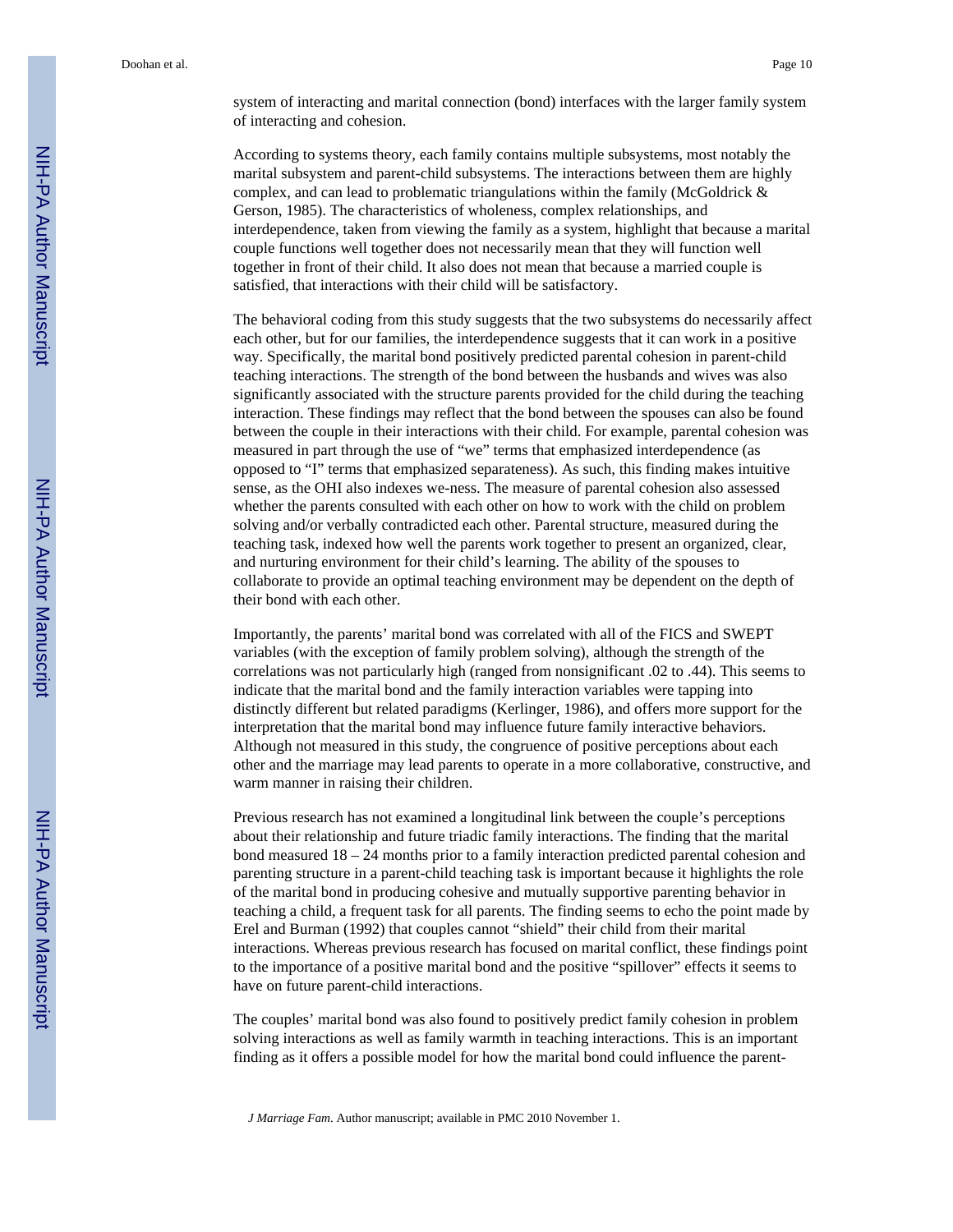child bond, as measured through family cohesion and family warmth. This finding is consistent with Lindahl et al.'s (1997) finding that family cohesion was positively related to pre-child marital satisfaction and McHale's (1995) converse finding that lower levels of warmth were present among families with distressed marriages. A rival explanation for these results might be that the personality characteristics of the parents influence not only the marital bond but also the manner in which the parents collaborate to interact with their children. Such a link between personality characteristics and marital quality is well documented in the literature (e.g., Gonzaga, Campos, & Bradbury, 2007; Whiseman, Tolejko, & Chatav, 2007). Unfortunately, a test of this competing hypothesis is not possible for the current study because personality was not measured in the family members.

Interestingly, the marital bond was not significantly related to family problem solving behaviors or parental cohesion in the family problem solving interaction. In this study, family problem solving was defined as a family's ability to work towards a solution to their problem and prioritize problem solving during the discussion. It appears that the marital bond is not linked to the ways in which a family approaches problem solving. There may be several reasons for this. First, these problem solving sessions were relatively short and may not have allowed the family ample time to resolve the disagreement. Second, as with research on marriage (e.g., Gottman, 1994), what may be most important in family interactions is the warmth and bond between family members rather than the resolution of problems. Gottman reports that even happily married couples revisit the same conflicts repeatedly over the course of the marriage. Families may not solve the problem of children's messy rooms or problematic hygiene, but their interpersonal bonds may make the family a positive social environment for child development.

#### **Limitations and Areas for Future Research**

There are some limitations to this study that should be considered. The first is that although this sample did include couples representing a range of marital satisfaction scores, the average marital satisfaction score represented relatively satisfied couples (the mean marital quality score for the couples was just short of being one standard deviation above the national norm for the United States). Additionally, those couples with incomplete data at Time 2 did report lower marital satisfaction scores at Time 1. Future longitudinal research that is able to assess very distressed couples would be helpful. This is an important issue given the well-documented association between marital quality and child outcomes.

Another limitation of this study is the lack of a representative sample. The families who participated in the present study were self-selected. They were primarily college-educated and relatively affluent (\$80,000 to \$89,000 was the median family income). The sample was composed of larger percentages of families who were Interracial or African American than are typically found in parenting studies. While a strength of the current study was that the racial groups (African American, Interracial, European American) were matched on marital satisfaction and neighborhood crime levels, the ability to generalize these results to a greater population of families must remain for future studies that use nationally representative samples.

Participation criteria for this study included that the couple had to be married and both parents had to have lived with the child for at least two years. Further research could more specifically examine the connections between marital perceptions and the successful blending of families after divorce and remarriage given that this is a growing segment of families. Blended families were included in this sample, but were not specifically assessed, as this was not the focus of the study, nor were there sufficient numbers of children in each category to successfully compare the groups.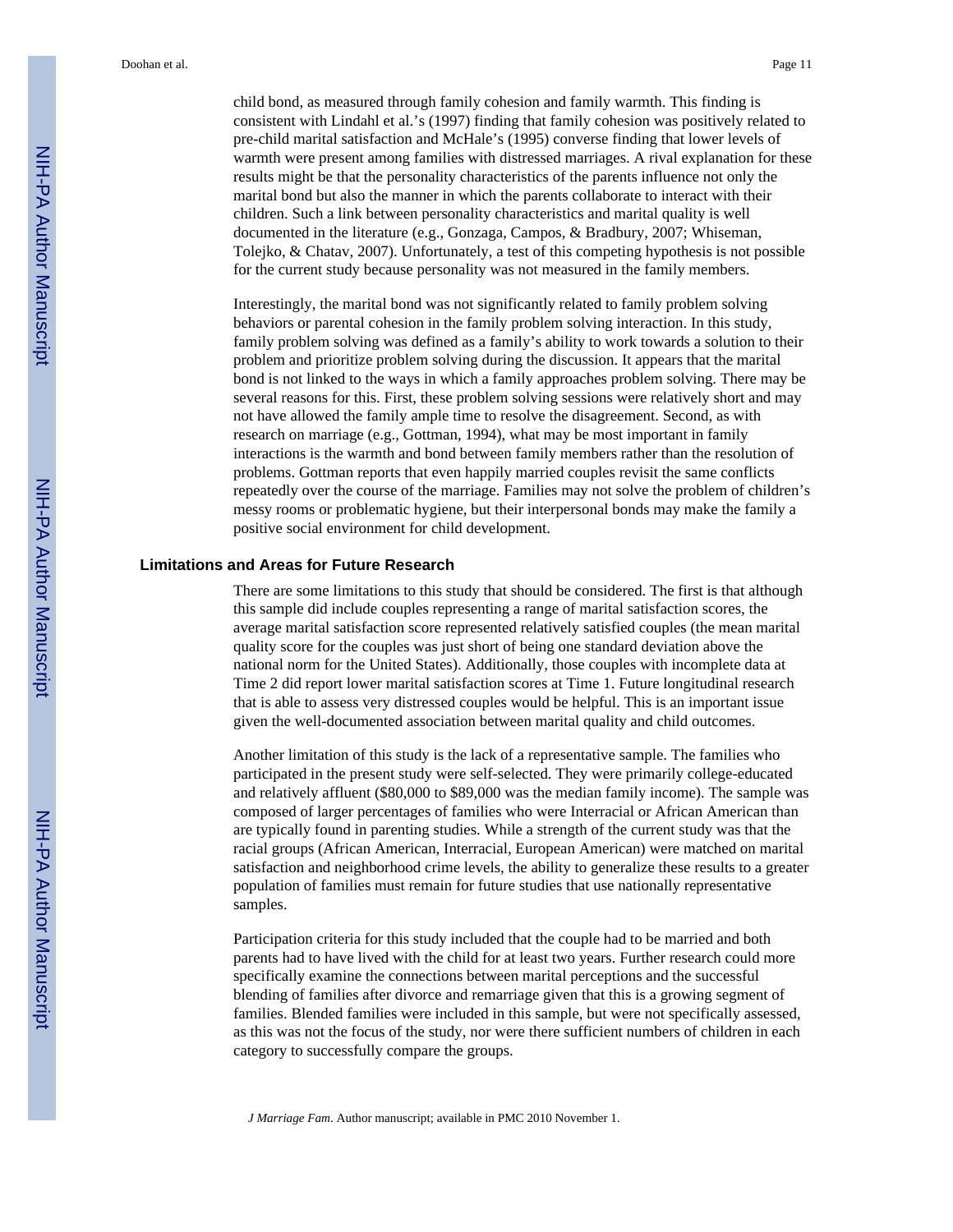Whereas most of our hypotheses were supported with significant regression analyses, it should be noted that the amount of variance explained for hypothesis 2 was low. Therefore, these results should be interpreted with caution.

The possible connections between the marital bond and family problem solving could be examined further, especially in light of the nonsignificant findings from this study. Future research could also examine parental cohesion, given our different findings for the two interactions. Parental cohesion seems to be enacted differently in problem solving and teaching interactions, but we are unable to dissect from our data what these differences look like. Additionally, future research could examine how marital perceptions are related to other aspects of triadic family interactions, such as supportive communication, family conflict, and family resiliency. Finally, it may be interesting to examine the effects of the marital bond on family interactions involving siblings.

This study offers insight into how the marital bond, as indexed by a couple's marital perceptions, is connected to future family processes in triadic family problem solving and teaching interactions, and as such, contributes to an under-studied area of family relationships.

#### **Acknowledgments**

The research presented in this paper was sponsored by a grant from the National Institute of Mental Health (MH42484). The authors would like to thank the editor and three anonymous reviewers for the helpful comments.

#### **References**

- Ainsworth, MDS.; Bell, SM.; Stayton, DJ. Individual differences in the strange situation of one-yearolds. In: Schaffer, HR., editor. The origins of human social relations. London: Academic Press; 1971.
- Armstrong GD. The intraclass correlation as a measure of interrater reliability of subjective judgements. Nursing Research. 1981; 30(5):314–315. 320A. [PubMed: 6912993]
- Baumrind D. Child care practices anteceding 3 patterns of preschool behavior. Genetic Psychology Monographs. 1967; 75:43–88. [PubMed: 6032134]
- Baumrind D. Current patterns of parental authority. Developmental Psychology Monograph. 1971; 4
- Baumrind, D. A developmental perspective on adolescent risk-taking in contemporary America. In: Irwin, C., editor. New directions for child development. Vol. Vol. 37. San Francisco: Jossey-Bass; 1987. p. 93-126.
- Becker, WC. Consequences of different kinds of parental discipline. In: Hoffman, ML.; Hoffman, L., editors. Review of child development research. Vol. Vol. 1. New York: Russell Sage; 1964.
- Brody G, Pillegrini A, Sigel I. Marital quality and mother-child and father-child interactions with school-aged children. Developmental Psychology. 1986; 22:291–296.
- Brody GH, Arias I, Fincham FD. Linking marital and child attributions to family processes and parentchild relationships. Journal of Family Psychology. 1996; 10:408–421.
- Buehler C, Gerard JM. Marital conflict, ineffective parenting, and children's and adolescents' maladjustment. Journal of Marriage and Family. 2002; 64:78–92.
- Buehlman KT, Gottman JM, Katz LF. How a couple views their past predicts their future: Predicting divorce from an oral history interview. Journal of Family Psychology. 1992; 5:295–318.
- Buehlman, K.; Carrère, S.; Siler, C. The oral history coding system: A measure of marital cognition. In: Manusov, V., editor. The sourcebook of nonverbal measures: Going beyond words. Mahwah, NJ: Erlbaum; 2005. p. 209-219.
- Buehlman, KT.; Siler, C.; Carrère, S.; Gottman, JM. The oral history coding system. 2nd edition. Seattle, WA: NCAST-AVENUW; 2006.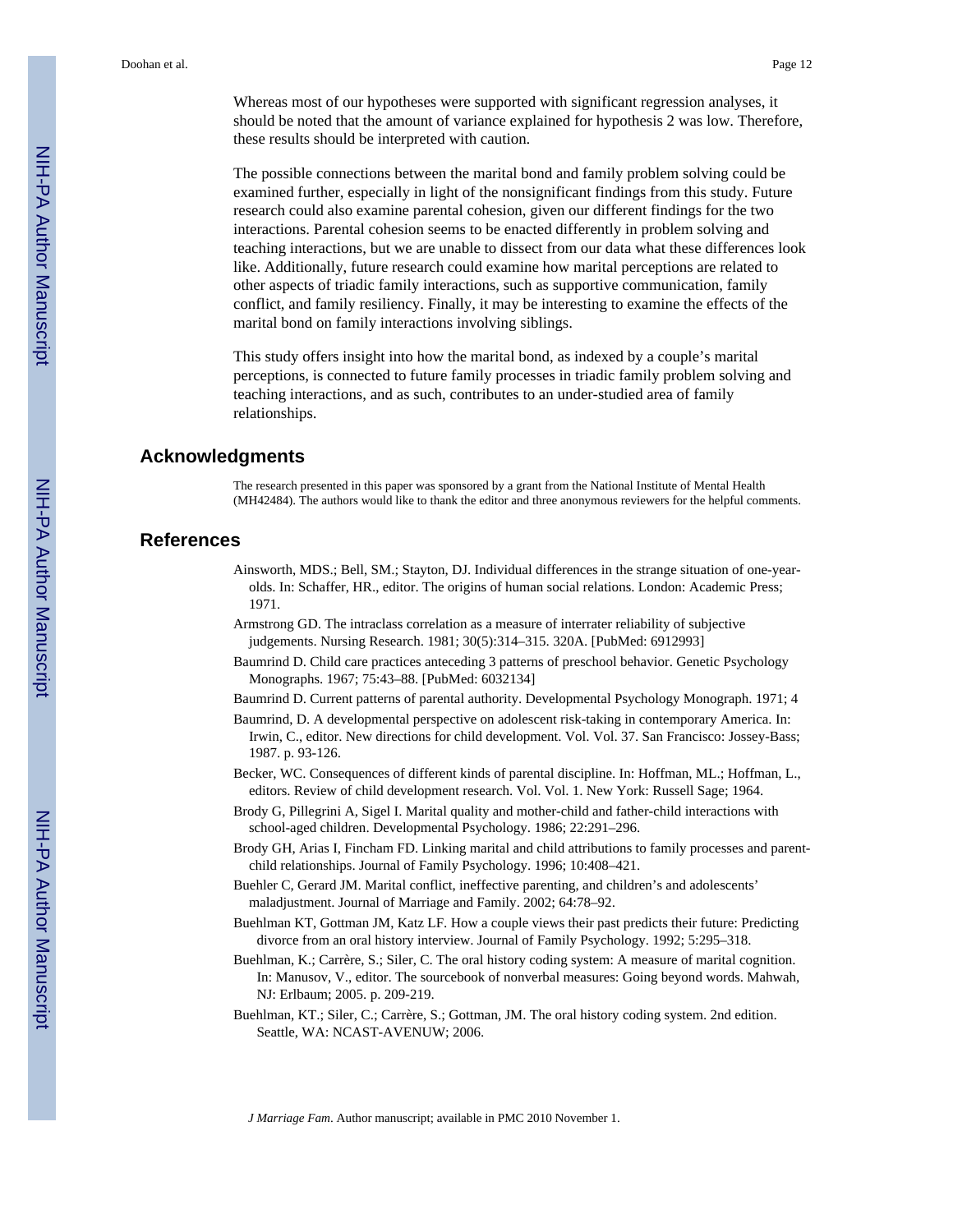- Buhrmester D, Camparo L, Christensen A, Gonzalez LS, Hinsaw SP. Mothers and fathers interacting in dyads and triads with normal and hyperactive sons. Developmental Psychology. 1992; 28:500– 509.
- Capaldi DM, Forgatch MS, Crosby J. Affective expression in family problem-solving discussions with adolescent boys. Journal of Adolescent Research. 1994; 9:28–49.
- Carrère S, Buehlman KT, Gottman JM, Coan JA, Ruckstuhl L. Predicting marital stability and divorce in newlywed couples. Journal of Family Psychology. 2000; 14:42–58. [PubMed: 10740681]
- Cohn DA, Cowan PA, Cowan CP, Pearson J. Mothers' and fathers' working models of childhood attachment relationships, parenting styles, and child behavior. Development and Psychopathology. 1992; 4:417–431.
- Cowan, CP.; Cowan, PA. When parents become partners. New York: Basic; 1992.
- Erel O, Burman B. Interrelatedness of marital relations and parent-child relations: A meta-analytic review. Psychological Bulletin. 1995; 118:108–132. [PubMed: 7644602]
- Gonzaga GC, Campos B, Bradbury T. Similarity, convergence, and relationship satisfaction in dating and married couples. Journal of Personality and Social Psychology. 2007; 93(1):34–48. [PubMed: 17605587]
- Gottman, JM. What predicts divorce: The relationship between marital processes and marital outcomes. Mahwah, NJ: Erlbaum; 1994.
- Gray MR, Steinberg L. Unpacking authoritative parenting: Reassessing a multidimensional construct. Journal of Marriage and the Family. 1999; 61:574–587.
- Katz LF, Woodin EM. Hostility, hostile detachment, and conflict engagement in marriages: Effects on child and family functioning. Child Development. 2002; 73:636–652. [PubMed: 11949913]
- Kerig PK, Cowan PA, Cowan CP. Marital quality and gender differences in parent-child interaction. Developmental Psychology. 1993; 29:931–939.
- Kerlinger, FN. Foundations of behavioral research. New York, NY: Holt, Rinehart, and Winston; 1986.
- Kitzmann KM. Effects of marital conflict on subsequent triadic family interactions and parenting. Developmental Psychology. 2000; 36:3–13. [PubMed: 10645740]
- Krishnakumar A, Buehler C. Interparental conflict and parenting behaviors: A meta-analytic review. Family Relations. 2000; 49:25–44.
- Lindahl KM, Clements M, Markman H. Predicting marital and parent functioning in dyads and triads: A longitudinal investigation of marital processes. Journal of Family Psychology. 1997; 11:139– 151.
- Locke HJ, Wallace KM. Short marital adjustment and prediction tests: Their reliability and validity. Journal of Marriage and Family Living. 1959; 21:251–255.
- Low SM, Stocker C. Family functioning and children's adjustment: Associations among parents' depressed mood, marital hostility, parent-child hostility, and children's adjustment. Journal of Family Psychology. 2005; 19:394–403. [PubMed: 16221020]
- Maccoby, EE.; Martin, JA. Socialization in the context of the family: Parent-child interactions. In: Hetherington, EM., editor. Handbook of child psychology Vol. 4, socialization, personality. New York: Wiley; 1983.
- McDonough MA, Carlson C, Cooper CR. Individuated marital relationships and the regulation of affect in families of early adolescents. Journal of Adolescent Research. 1994; 9:67–87.
- McHale JP. Coparenting and triadic interactions during infancy: The roles of marital distress and child gender. Developmental Psychology. 1995; 31:985–996.
- McHale, JP. Beyond conflict: Family positivity and young children's adjustment. In: Fivaz-Depeursinge, E.; Papousek, M., editors. Infants and young children's development and family dynamics; Symposium conducted at the International Society for the Study of Behavioral Development; Bern, Switzerland. 1998. (Co-chairpersons)
- Miller NB, Cowan PA, Cowan CP, Hetherington EM, Clingempeel WG. Externalizing in preschoolers and early adolescents: A cross-study -replication of a family model. Developmental Psychology. 1993; 29:3–18.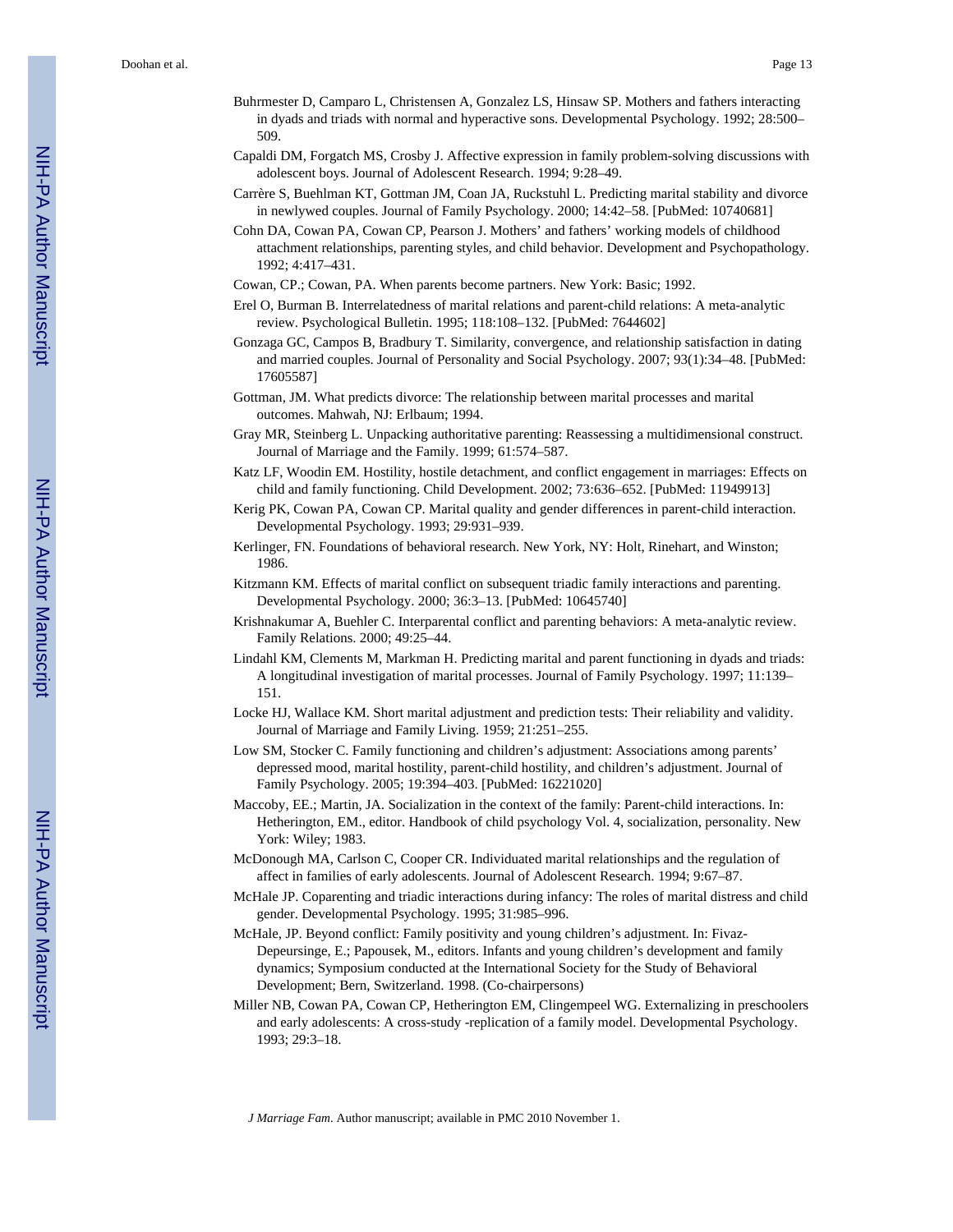- O'Connor TG, Hetherington EM, Clingempeel WG. Systems and bidirectional influences in families. Journal of Social and Personal Relationships. 1997; 14:491–504.
- Porges SW, Doussard-Roosevelt JA, Portales AL, Suess A. Cardiac vagal tone: Stability and relation to difficultness in infants and 3-year-olds. Developmental Psychobiology. 1994; 27:289–300. [PubMed: 7926281]
- Satir, V. The new peoplemaking. Mountain View, CA: Science and Behavior Books; 1988.
- Segrin C. Family interactions and well-being: Integrative perspectives. Journal of Family Communication. 2006; 6:3–21.
- Shapiro AF, Gottman JM, Carrère S. The baby and the marriage: Identifying factors that buffer against the decline in marital satisfaction after the baby arrives. Journal of Family Psychology. 1999; 14:59–70. [PubMed: 10740682]
- Shrout PE, Fleiss JL. Intraclass correlations: Uses in assessing rater reliability. Psychological Bulletin. 1979; 86(2):420–428. [PubMed: 18839484]
- Siler, C.; Beardslee, C.; Harvey, J.; Carrère, S. SWEPT family coding system. University of Washington: Seattle; 2006. Unpublished manuscript
- Siler, C.; Beardslee, C.; Kim, C.; Carrère, S. Family interaction coding system. University of Washington: Seattle; 2006. Unpublished manuscript
- Steinberg L, Lamborn SD, Darling N, Mounts NS, Dornbusch SM. Over-time changes in adjustment and competence among adolescents from authoritative, authoritarian, indulgent, and neglectful families. Child Development. 1994; 65:754–770. [PubMed: 8045165]
- Vuchinich S, Vuchinich R, Wood B. The interparental relationship and family problem solving with preadolescent males. Child Development. 1993; 64:1389–1400. [PubMed: 8222879]
- Westerman MA, Schonholtz J. Marital adjustment, joint parental support in a triadic problem-solving task, and child behavior problems. Journal of Child Clinical Psychology. 1993; 22:97–106.
- Whalen CK, Henker B, Collins BE, McAuliffe S, Vaux A. Peer interaction in structured communication task: Comparison of normal and hyperactive boys and of methylphenidate (Ritalin) and placebo effects. Child Development. 1979; 50:388–401. [PubMed: 487880]
- Whiseman MA, Tolejko N, Chatav Y. Social consequences of personality disorders: Probability and timing of marriage and probability of marital disruption. Journal of Personality Disorders. 2007; 21(6):690–695. [PubMed: 18072869]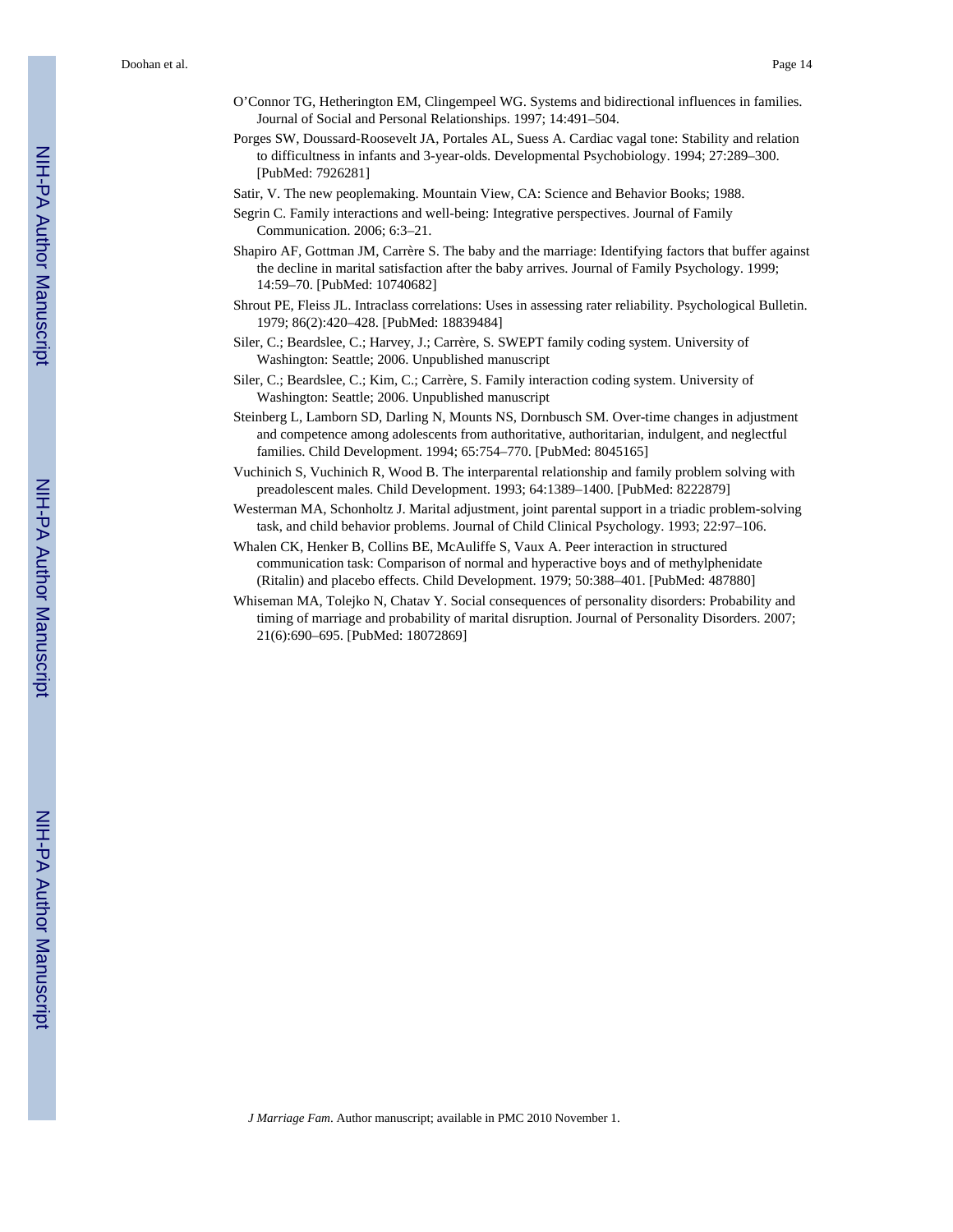#### **Table 1**

Demographic Information on Husbands and Wives in Family Sample (N =108)

| <b>Variable</b>                 | <b>Husbands</b> | <b>Wives</b> |
|---------------------------------|-----------------|--------------|
| Ethnicity                       |                 |              |
| Caucasian                       | 59 (54.6%)      | 60(55.6%)    |
| African American                | 22 (20.4%)      | 19 (17.6%)   |
| Asian                           | $12(11.1\%)$    | 17 (15.7%)   |
| Hispanic                        | $9(8.3\%)$      | $6(5.6\%)$   |
| Multiracial                     | 4(3.7%)         | $4(3.7\%)$   |
| Pacific Islander                | $1(.9\%)$       | $\Omega$     |
| American Indian                 | $\Omega$        | $1(.9\%)$    |
| Not Reported                    | $1(.9\%)$       | $1(.9\%)$    |
| <b>Employment Status</b>        |                 |              |
| Work Full Time                  | 85 (78.7%)      | 27(25%)      |
| Work at Home/Self-employed      | 13 (12%)        | $10(9.3\%)$  |
| Homemakers                      | $3(2.8\%)$      | 37 (34.3%)   |
| Work Part Time                  | $1(.9\%)$       | 26 (24.1%)   |
| Part Time Student/Part Time Job | $\Omega$        | $3(2.8\%)$   |
| Unemployed                      | $2(1.9\%)$      | $2(1.9\%)$   |
| Disabled                        | $\Omega$        | $1(.9\%)$    |
| Not Reported                    | 4(3.7%)         | $2(1.9\%)$   |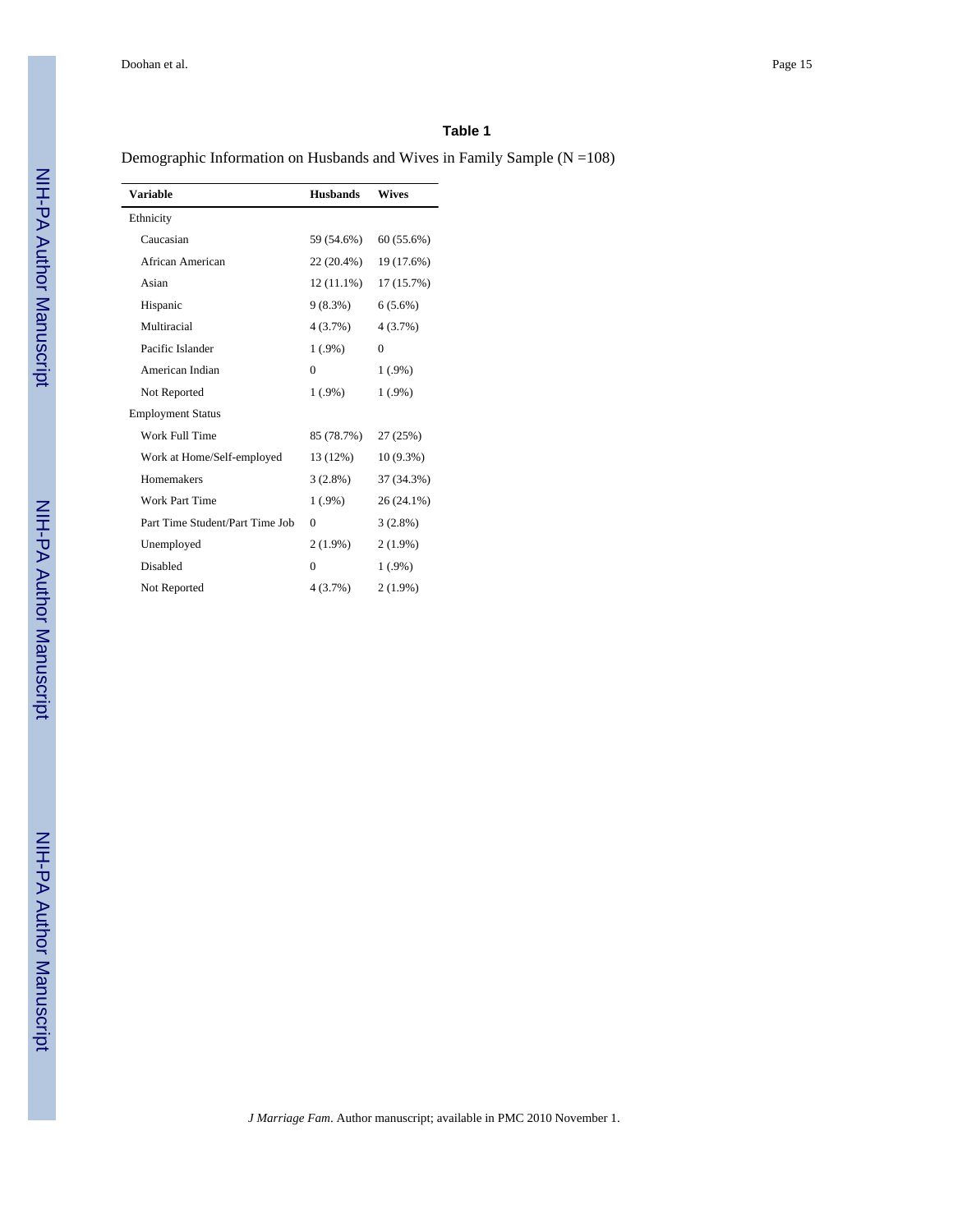# **Table 2**

| ¢<br>)<br> <br>$\overline{\phantom{a}}$<br>I<br>l<br>ļ<br>l |
|-------------------------------------------------------------|
| Į<br>j                                                      |
| ĺ<br>١<br>ĭ                                                 |
| I                                                           |
| is a strip<br>)                                             |
| ı<br>ļ                                                      |
|                                                             |
| ζ                                                           |

|               | Variable                  |            | 2              |          | ₹        | m        | c       |  |
|---------------|---------------------------|------------|----------------|----------|----------|----------|---------|--|
|               | 菌                         | ł          |                |          |          |          |         |  |
| ς.            | Problem Solving (FICS)    | S          | ł              |          |          |          |         |  |
|               | Parental Cohesion (FICS)  | $\ddot{5}$ | $.38***$       | ł        |          |          |         |  |
| 4.            | Family Cohesion (FICS)    | $.19*$     | $.32***$       | $44 *$   | ł        |          |         |  |
| s.            | Warnth (SWEPT)            | $42^{***}$ | $-0.06$        | $22^*$   | $.35***$ | ł        |         |  |
| <sub>Ó</sub>  | Structure (SWEPT)         | 44         |                | $22^*$   | $.38***$ | $.73***$ | I       |  |
| $\ddot{\sim}$ | Parental Cohesion (SWEPT) | $.39***$   | $\mathfrak{S}$ | $.32***$ | $.38***$ | $.72***$ | $*$ 60. |  |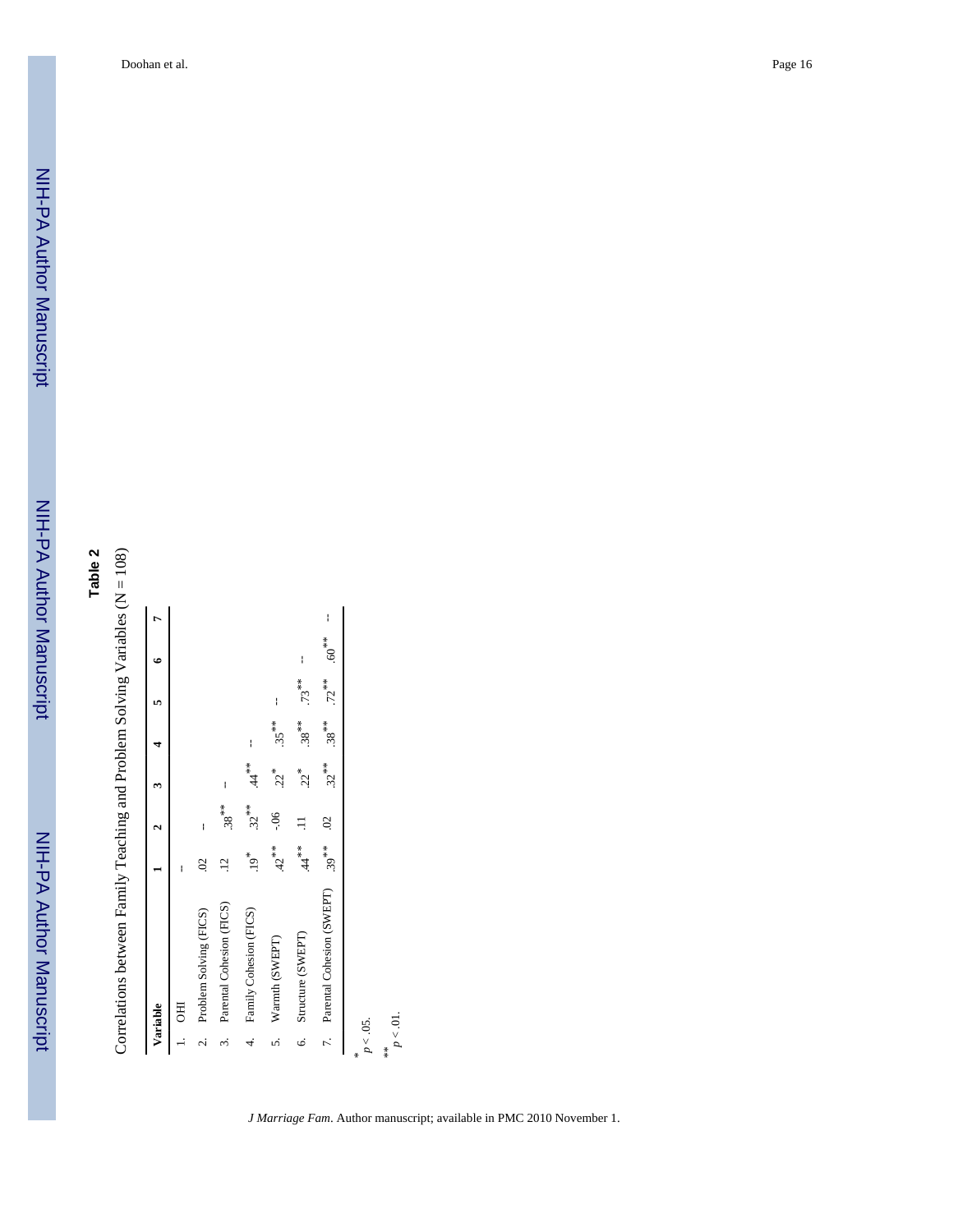#### **Table 3**

Means and Standard Deviations of Marital and Family Interaction Variables ( $N = 108$ )

| <b>Dimension</b>              | Range      | M      | SD    |
|-------------------------------|------------|--------|-------|
| <b>Marital Satisfaction</b>   |            |        |       |
| Husband                       | $53 - 150$ | 115.89 | 18.18 |
| Wife                          | $59 - 151$ | 117.85 | 18.85 |
| Marital Bond                  | $8 - 161$  | 93.36  | 40.58 |
| Parental Cohesion             |            |        |       |
| (Problem Solving)             | $0 - 8$    | 5.75   | 1.73  |
| <b>Family Cohesion</b>        | $1 - 8$    | 5.75   | 1.52  |
| <b>Family Problem Solving</b> | $0 - 4$    | 3.01   | 1.16  |
| Parental Cohesion             |            |        |       |
| (Teaching Interaction)        | $1 - 7$    | 4.79   | 1.62  |
| Warmth                        | $2 - 7$    | 4.78   | 1.44  |
| Structure                     | $2 - 7$    | 4.79   | 140   |